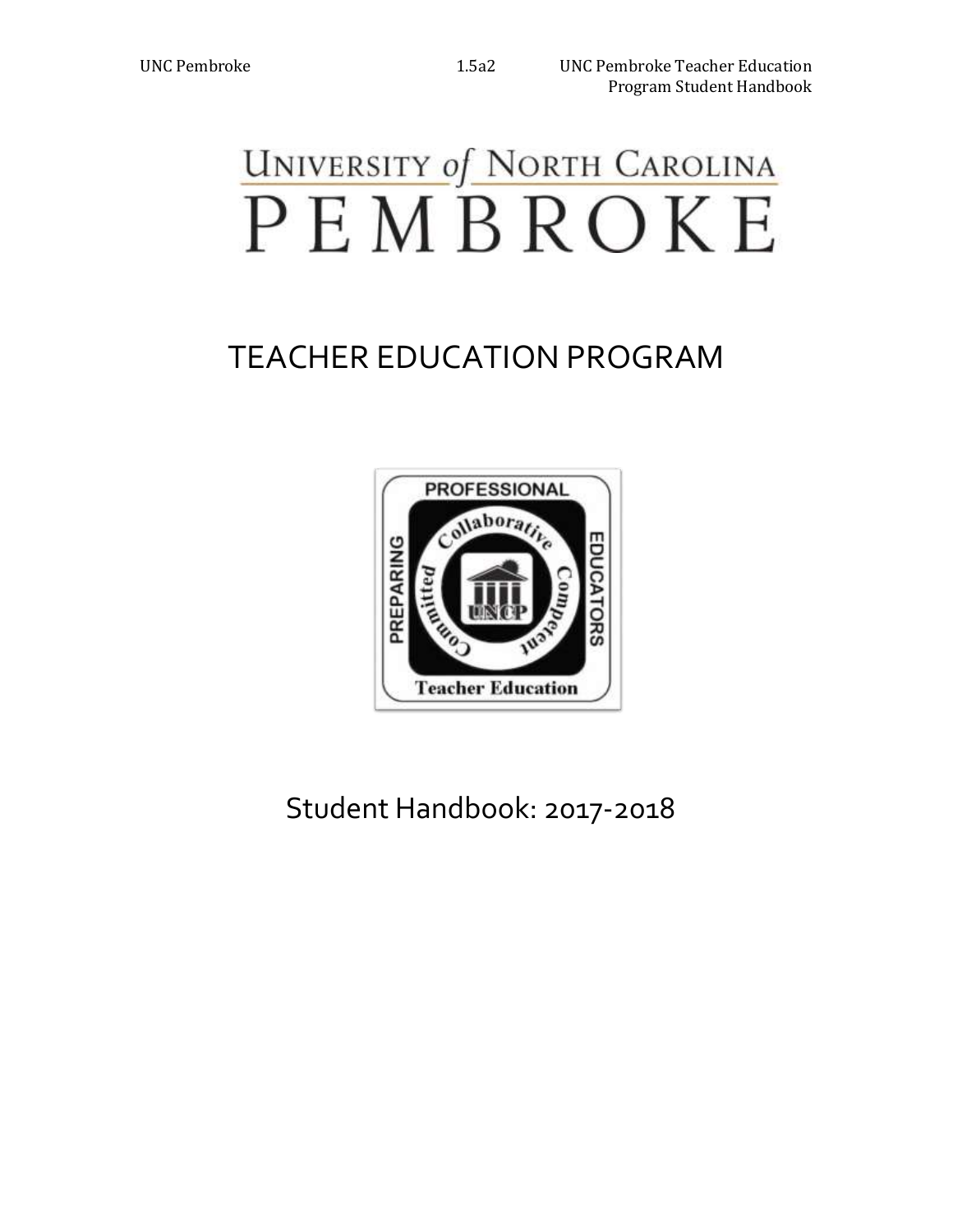#### **TABLE OF CONTENTS**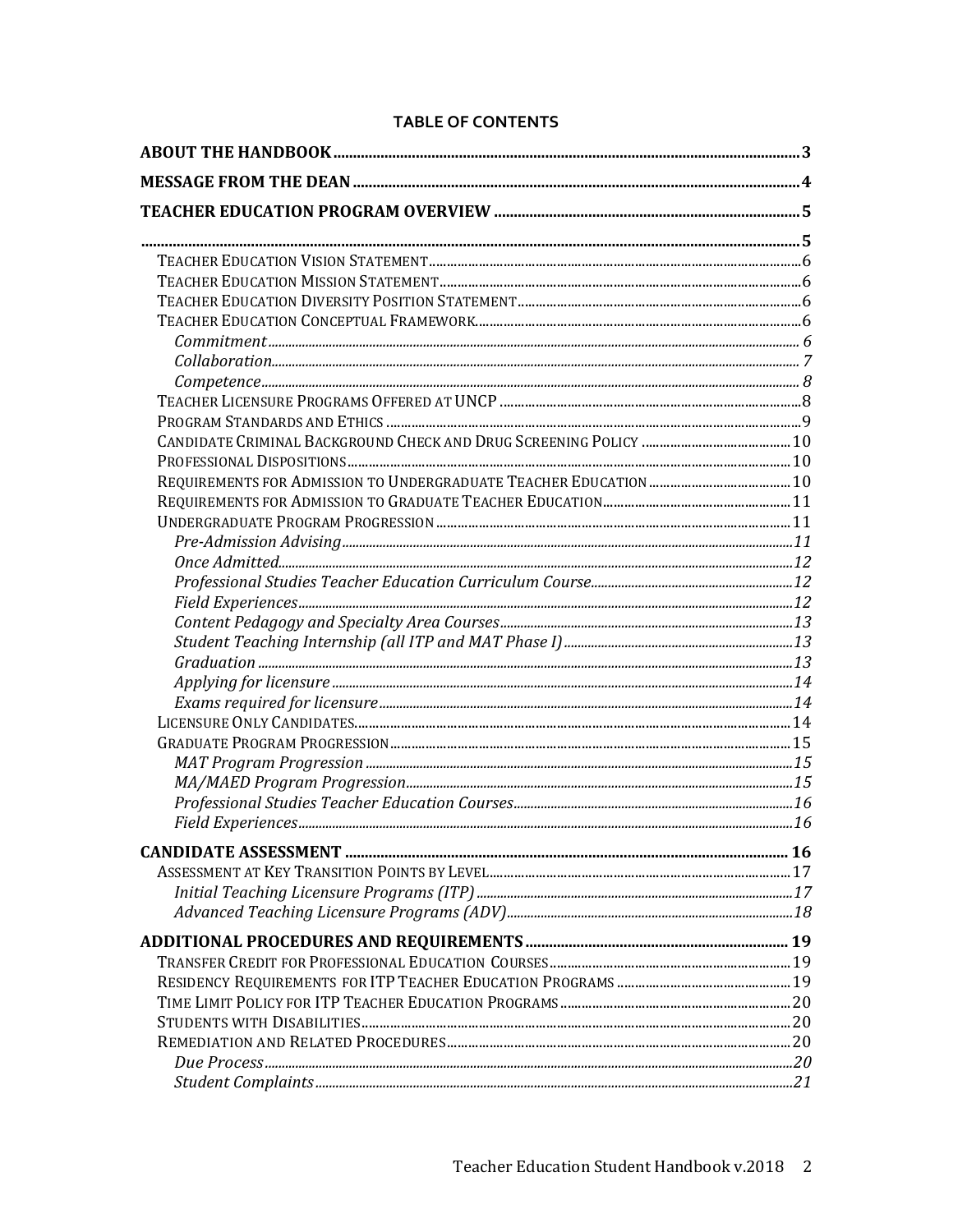## **About the Handbook**

This handbook provides basic information that you, as a teacher education student, will need about the University of North Carolina at Pembroke's Teacher Education Program. It includes information on the structure of the program, advising processes, procedures, and requirements specific to the different licensure area programs. It is important that you carefully review the information contained in this handbook because, although your advisor will guide your progress toward program completion, the final responsibility for meeting all program requirements rests with you. Regular meetings with your advisor are important, as he/she is aware of matters such as changes in program requirements and when specific courses may be offered. To ensure that you have the most up-to-date copy of this handbook, consult relevant websites and your advisor.

UNC Pembroke is committed to equality of educational opportunity and does not discriminate against applicants, students, or employees based on race, color, national origin, religion, sex, age, sexual orientation, or disability or because of the individual's honorable service in the Armed Services of the United States.

This publication is available in alternative formats upon request. Please contact the Accessibility Resource Center in the D. F. Lowry Building, (910) 521-6695.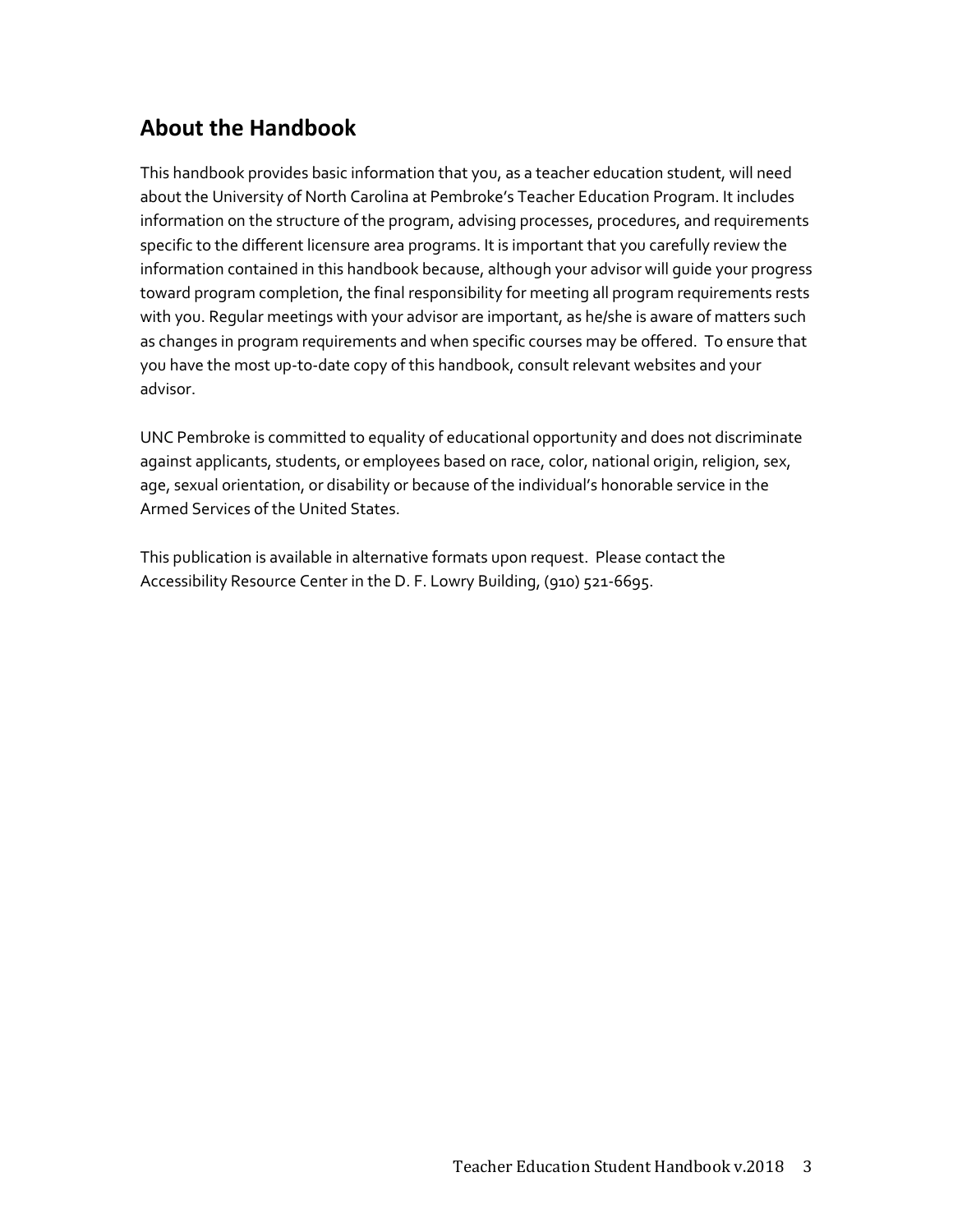## **Message from the Dean**

#### Dear Students,

The University community of professional educators and our regional public school partners extend a warm welcome to you and congratulate you on choosing one of the most important and rewarding professional career opportunities offered at UNCP. The Teacher Education Program is an institution-wide program that involves faculty, staff, and administrators in the School of Education, the College of Arts and Sciences, and the Graduate School. The UNCP Teacher Education Program partners with 14 different school systems and several charter schools in southeastern North Carolina employing almost 12,000 PK-12 public school teachers and resource personnel serving the educational needs of more than 160,000 public school students.

The public school population in our region is the most diverse student population in the State of North Carolina and the second most diverse population in the entire eastern United States. Additionally, our service region is comprised of many different kinds of schools that vary in size from small neighborhood schools to large, comprehensive county schools. Being situated in such a large and diverse service region, and having excellent working relationships with our public school partners, allow us to provide you with a wide variety of field (clinical) experiences to effectively prepare you to teach in the public schools of the 21<sup>st</sup> century.

UNCP Teacher Education faculty, staff, and administrators are pleased to offer you a quality professional preparation program. Our programs are approved by the North Carolina State Board of Education and The University of North Carolina Board of Governors. Our Teacher Education Program is accredited by the National Council of Accreditation for Teacher Education (NCATE). Many professionals have worked hard to develop a program of study that will prepare you for a successful transition into your first, full-time teaching position, or for our graduate students, prepare you to lead as an advanced licensure candidate. We trust that you will work hard to take advantage of this opportunity and learn as much as you can in your courses, field experiences, and senior internship so that you can carry on the tradition of excellence for UNCP graduates.

Again, welcome to the community of professional educators, and please join us in the commitment to quality education programs and services for all children and youth in southeastern North Carolina.

Sincerely, Alfred Bryant, Ph.D. Dean, School of Education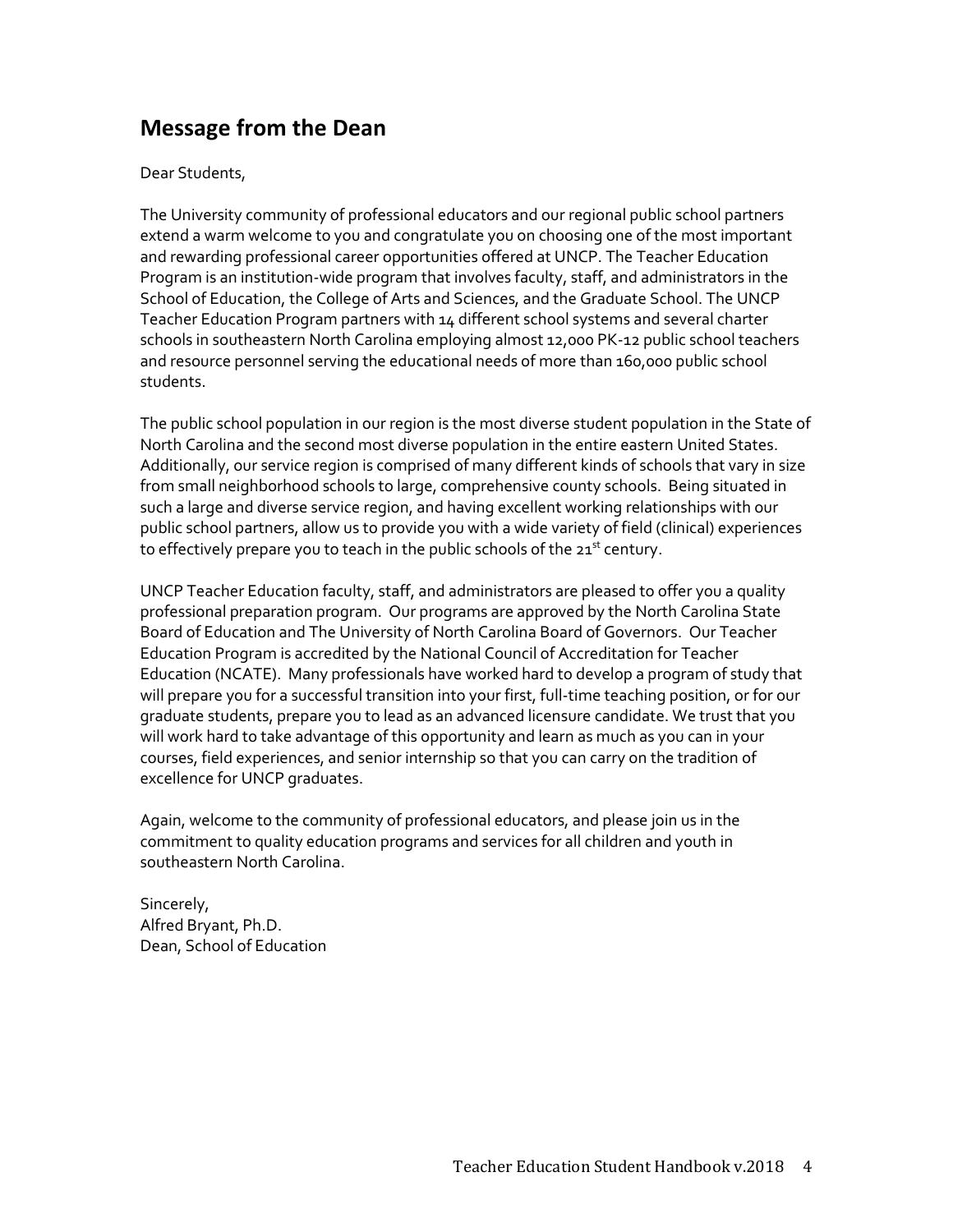### **Teacher Education Program Overview**

Theme: Preparing professional educators who are committed, collaborative, and competent.



The University of North Carolina at Pembroke teacher licensure programs are approved by the North Carolina State Board of Education, the legal body authorized to govern licensure credentials for professional educators in North Carolina, and by The University of North Carolina Board of Governors, the legal body authorized to govern the award of academic degrees for the UNC system. Additionally, UNCP's Teacher Education Program is accredited by the National Council for Accreditation of Teacher Education (NCATE). The programs are coordinated by and administered through the UNCP School of Education and the Universitywide Teacher Education Committee. The Dean of the School of Education is the administrative head of the UNCP Teacher Education Program. Each program is housed in an academic department and has a designated coordinator or director.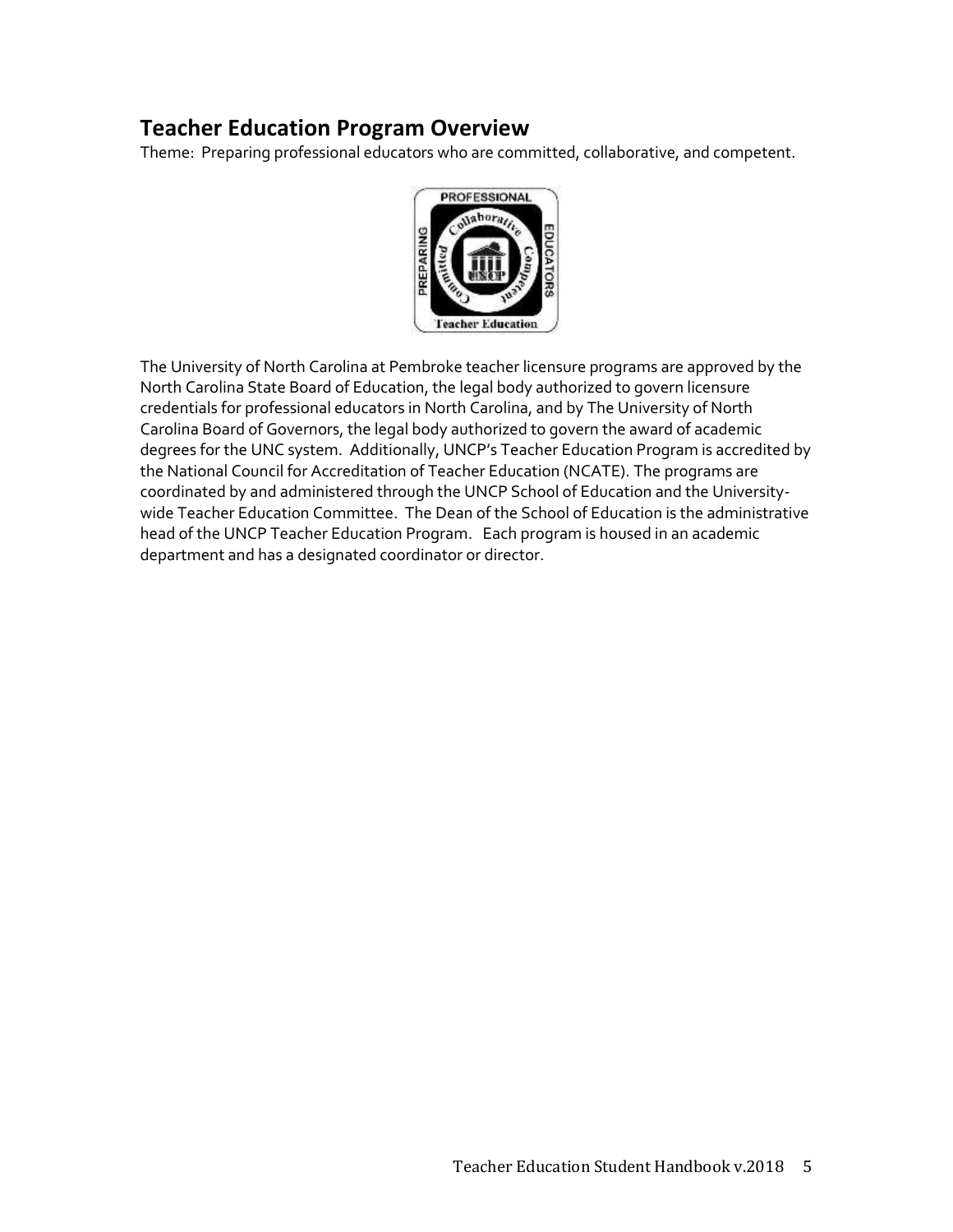#### **Teacher Education Vision Statement**

By holding ourselves to high standards of professional excellence and professional integrity in an ever-changing global environment, and by caring for the personal, social, and professional well-being of the teacher candidates in our undergraduate community and the career professionals in our graduate community, we will make sound judgments about the design and delivery of professional development programs in an environment of mutual trust and common commitment to public school children and their families.

#### **Teacher Education Mission Statement**

Believing that the quality of education directly influences the quality of life both for those served and for those serving, the UNC Pembroke Teacher Education Program has as its mission to develop and nurture competent, caring, and inclusive communities of public school professionals who dedicate themselves to the education and welfare of all students and whose understanding of the dynamic interrelationship among theory, practice, and reflection compels them actively to influence positive change with sensitivity and integrity. The UNCP Teacher Education Program shares the University's commitment to academic excellence, cultural diversity, and lifelong learning within a balanced program of teaching, research, and service.

#### **Teacher Education Diversity Position Statement**

As part of the mission of the University of North Carolina at Pembroke in providing the setting and environment for the University experience, and to graduate students prepared for global citizenship and our multi-ethnic regional society, the Teacher Education Program at UNCP is committed to the development of educators who embrace the diversity of ideas, learning styles, racial, ethnic, and gender differences, and who possess the knowledge, skills and dispositions necessary to promote living and learning in a global society. In order to accomplish this, the Teacher Education Program

- 1. recruits students from among diverse backgrounds, cultures, and races;
- 2. recruits faculty members from among diverse populations who possess a knowledge base for teaching diverse populations;
- 3. develops, teaches, and assesses a curriculum that embraces learning and teaching for diverse populations; and,
- 4. provides (field) experiences and clinical settings which enable students to test, adapt, and adopt paradigms of learning for diverse populations.

#### **Teacher Education Conceptual Framework**

The UNCP Teacher Education Program is committed to the public school mission of preparing P-12 learners for full participation in a democratic society. We believe that all P-12 learners are entitled to the highest quality instruction, services, resources, and facilities that society can provide. UNCP's primary responsibility in that noble effort is to prepare competent and collaborative professional educators committed to the mission of public education.

#### **Commitment**

Public schools exist to make equal access a reality for children of any race, ethnicity, socioeconomic status, language, gender, religion, sexual orientation, or exceptionality. Success in school is critical to the quality of future life for individuals as well as the health and vitality of our democracy. Therefore, professional educators--classroom teachers,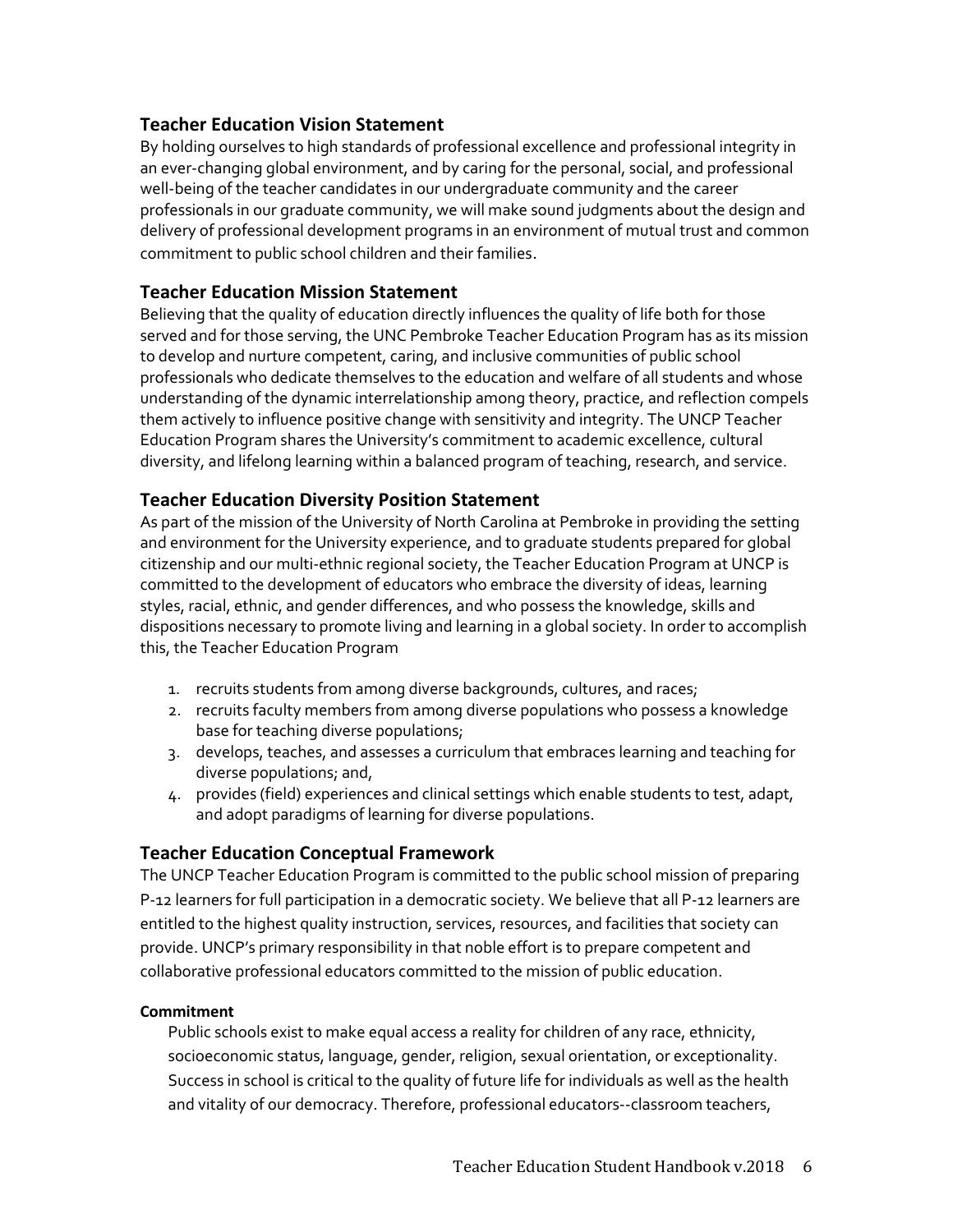specialists, administrators, and school counselors--significantly influence the shape of that future for P-12 learners in our public schools. Such serious responsibility for the well-being of others requires an equally serious commitment from professional educators on several levels.

First, professional educators must be committed to the mission of public education in a culturally diverse, democratic society. Professional educators respect the dignity of all children, their families, their cultures, and their communities, and care deeply about each child's academic success, health, and well-being. Second, professional educators must be committed to rigorous standards for students. Professional educators believe that all students can learn, and set high expectations for all learners. Professional educators create safe, secure, and supportive learning environments designed to meet the needs of diverse learners. Third, professional educators must be committed to rigorous standards for themselves. They are personally invested in their professional work using continuous critical reflection to assess their effectiveness and guide professional development. They are committed to lifelong learning and continuous growth over the span of a career. Fourth, professional educators are committed to the profession. They are proud to serve their communities as educational leaders, and advocate for the profession in all interactions. They affiliate with professional organizations at the district, state, and national levels.

#### **Collaboration**

Public education is a complex social institution whose stakeholders include local, state, and national governments, the general public, special interest groups, numerous national professional organizations, accreditation agencies, business partners, civic organizations, and millions of classroom teachers, administrators, service professionals, specialists, support staff, students and their families. Collaboration among all of these stakeholders in public education is essential for success. The UNCP Teacher Education Program nurtures the development of professional educators who understand the importance of collaboration for public schools' success, and who work productively with others in collaborative endeavors for the welfare of P-12 learners.

Professional educators must collaborate with others in the community of learners. They create shared knowledge, work as a team on group projects in their classes, and develop a repertoire of cooperative learning strategies. Professional educators must collaborate with other professionals in the school community. They plan collaboratively with cooperating teachers, grade-level teams, resource teachers, and curriculum specialists, and embrace opportunities to team teach. Experienced professionals lead collaborative efforts for school improvement. Professional educators collaborate with students' families and other caregivers. They understand that the partnership between school and home enables the child's success in school. They communicate regularly with parents about what is going on in the school, and invite them to participate actively in the school community. Professional educators collaborate with others in the community. They secure partnerships with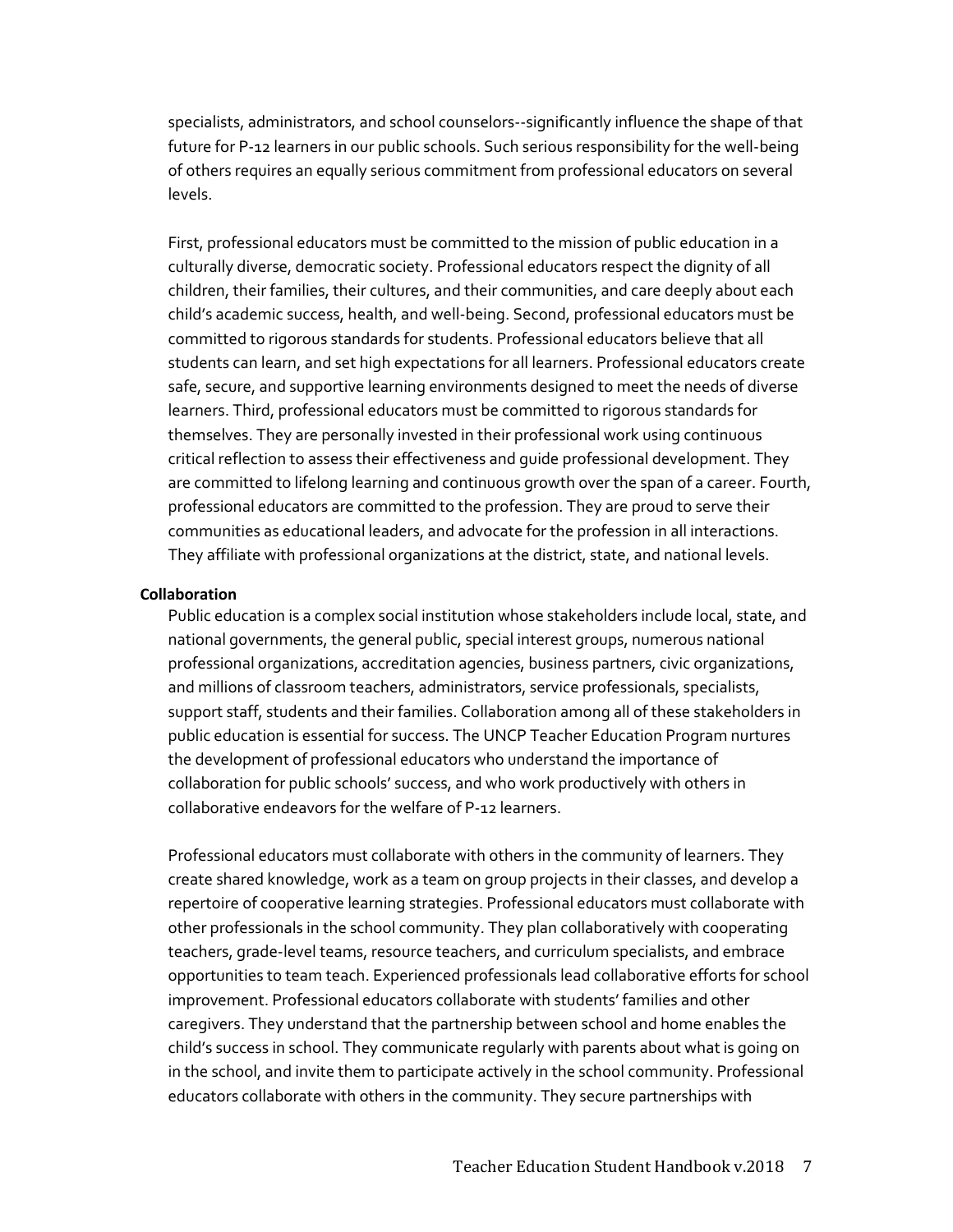businesses, civic organizations, nonprofit groups, and committed individuals in the district, state, and nation to support educational initiatives for the benefit of P-12 learners.

#### **Competence**

The UNCP Teacher Education Program prepares professional educators who are competent. They possess the knowledge, skills, and dispositions needed to perform their entry level and advanced roles and responsibilities in the public schools effectively. Competent professional educators promote positive learning outcomes for all students. Understanding the critical connections among theory, research, and practice, they ground their work in a defensible, well-developed conceptual framework grounded in relevant theory, research, and evidence-based practice. A competent professional educator is a reflective professional educator: such educators routinely use critical, evidence-based selfreflection to learn from direct experience, and continuously to improve their effectiveness. Specifically, professional educators reflect on their practice, thinking systematically and critically about student learning to determine why learning happens and what can be done to improve student achievement. Toward this end, they collect and analyze student performance data to implement practice-related changes both to improve their teaching effectiveness and to enhance student achievement, and adapt their practice based on classroom-based data and relevant research to meet students' needs. They secure and use 21<sup>st</sup> century technologies and skills to enhance student learning, service delivery, communication, and administration. Competent professional educators embrace cultural diversity. They know the students for whom they are responsible and how to accommodate the needs of diverse learners in a positive, caring environment. They value the role of the family in the child's education and work cooperatively with parents and other caregivers for the child's benefit. Competent professional educators provide leadership wherever it is needed; they are always alert for opportunities to use their individual strengths to promote public education and those it serves.

#### **Teacher Licensure Programs Offered at UNCP**

The University of North Carolina at Pembroke offers the following undergraduate programs leading to an initial teaching license in the State of North Carolina:

Academically/Intellectually Gifted [AIG] (K-12) *Add-On only* \* Art Education (K-12) Birth to Kindergarten (B-K) Elementary Education (K-6) English Education (9-12) English as a Second Language [ESL] (K-12) *Add-on only* \* Health and Physical Education (K-12) Mathematics Education (9-12) Middle Grades (6-9) Language Arts Middle Grades (6-9) Mathematics Middle Grades (6-9) Science Middle Grades (6-9) Social Studies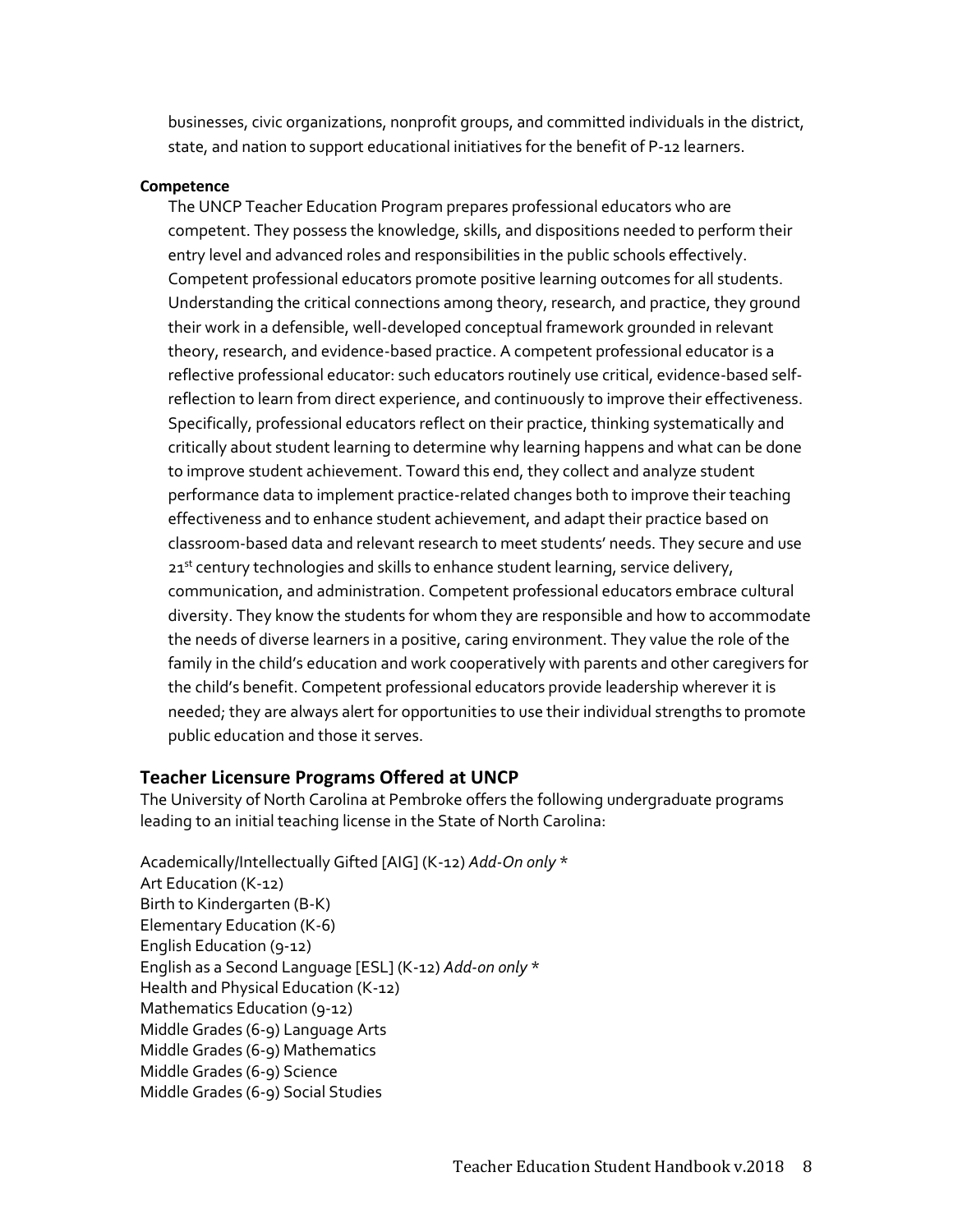Music Education (K-12) Pre-School *Add-On only* \* Science Education (9-12) Social Studies Education (9-12) Spanish Education (K-12) Special Education: General Curriculum [Exceptional Children] (K-12)

\* Note: These Add-on programs are only available to individuals who already hold or are eligible to hold a NC teaching license.

The University of North Carolina at Pembroke offers the Master of Arts in Teaching (MAT) graduate program leading to an initial teaching license recommendation in the State of North Carolina in the following licensure areas upon completion of Phase I. Completion of Phase II of the MAT program is the awarding of the Master of Arts in Teaching degree. Graduates are eligible to be recommended for M level (Master's level) licensure to the North Carolina Department of Public Instructions: Art Education (K-12) Elementary Education (K-6) English Education (9-12) Health and Physical Education (K-12) Mathematics Education (9-12) Middle Grades (6-9) Language Arts Middle Grades (6-9) Mathematics Middle Grades (6-9) Science

Middle Grades (6-9) Social Studies Science Education (9-12)

Social Studies Education (9-12)

The University of North Carolina at Pembroke offers the following graduate programs in education leading to an M level (Master's level) teaching license in the State of North Carolina: Art Education (K-12) Birth to Kindergarten (B-K) Elementary Education (K-6) English Education (9-12) Health and Physical Education (K-12) Mathematics Education (9-12) Middle Grades (6-9) Language Arts Middle Grades (6-9) Mathematics Middle Grades (6-9) Science Middle Grades (6-9) Social Studies Science Education (9-12) Social Studies Education (9-12)

#### **Program Standards and Ethics**

UNCP's teacher licensure programs are undergirded by our conceptual framework and structured around state standards, which are derived from research findings, reports of best practice, and the standards of applicable professional organizations and associations. Candidates must provide evidence that they meet the North Carolina Professional Teaching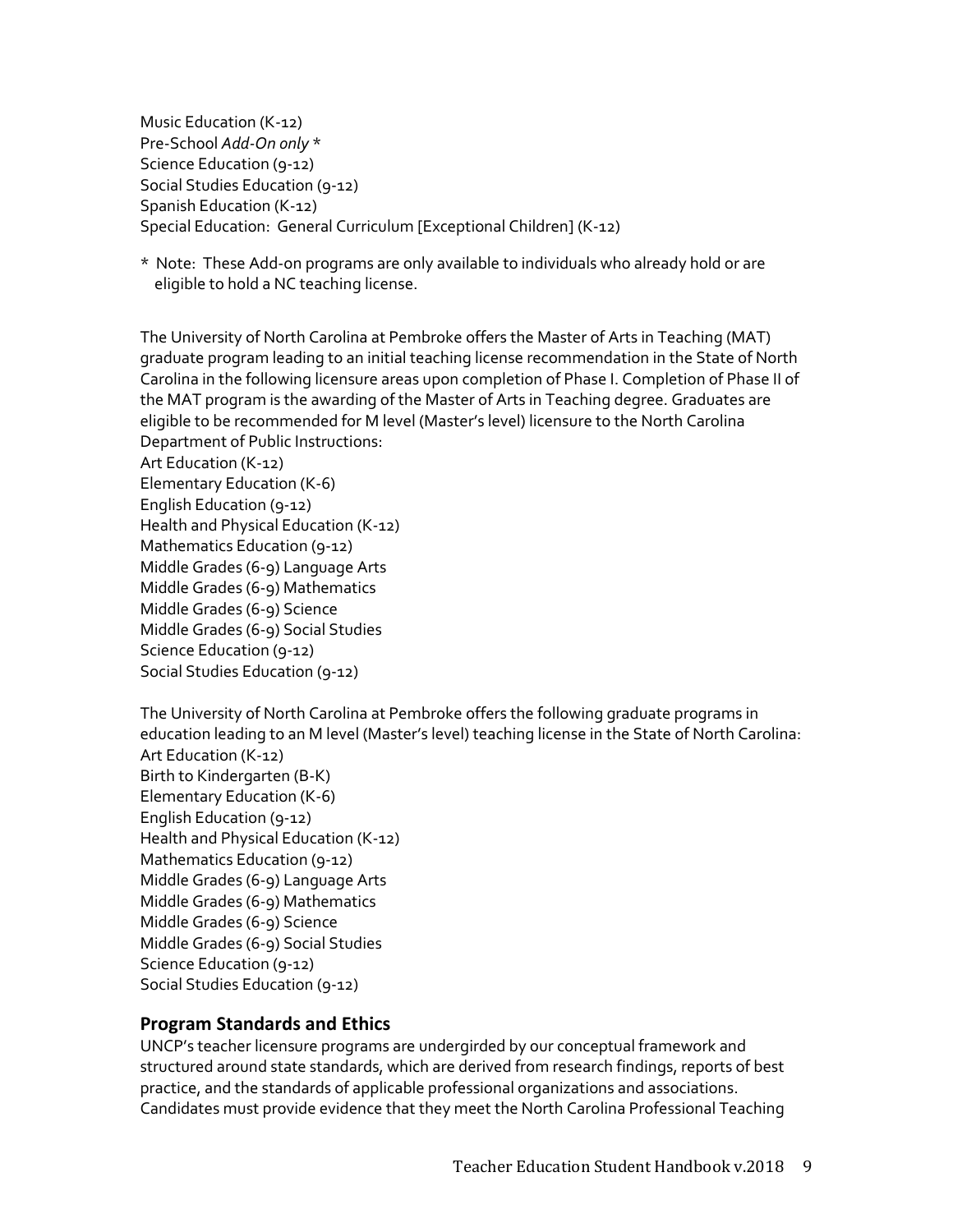Standards associated with their level of study and approved by the State Board of Education in June 2007, along with the Teacher Education Specialty Area Standards approved by the State Board of Education in January 2009. In 2017, UNCP implemented the teacher candidate performance assessment edTPA. This instrument for student assessment during internship is based on a model of core teaching standards established by the Council of Chief State School Officers through the Interstate Teacher Assessment and Support Consortium (InTASC). Syllabi for each course contain relevant standards for specific licensure area addressed within each course.

Refer to the National Education Association Code of Ethics of the Education Profession and the Code of Ethics for North Carolina Educators adopted by the North Carolina State Board of Education (1997) for expectations regarding ethical conduct.

The University of North Carolina at Pembroke Academic Honor Code sets forth the standards of academic honesty and integrity for students at UNCP and describes attendant faculty responsibilities.

#### **Candidate Criminal Background Check and Drug Screening Policy**

Enrollment in any initial or advanced teacher education program is predicated on the ability of candidates to meet all academic and other requirements determined by UNCP, as all as all requirements of each external agency or school district where a candidate is placed for field experiences and internship. UNCP works in partnership with local agencies and schools to provide educational experiences for its candidates. These agencies and schools frequently require employees and volunteers to successfully complete background checks and drug screenings. Candidates have a responsibility to successfully meet requirements imposed by agencies and schools where they will receive clinical or field experiences, including internships. A student who is rejected by an agency or school because of failure to meet criminal background and/or drug testing requirements may be subject to dismissal from the teacher education program. If a candidate is involved in an incident potentially affecting the background check during a field experience, including internship, it is the responsibility of the candidate to notify the University School Partnerships office.

#### **Professional Dispositions**

Dispositions are characteristics and behaviors that shape the ways you interact with students, colleagues, and faculty and the ways you present yourself as an educator. They shape the ways you make decisions related to teaching and learning. Candidates are asked to formally reflect on their dispositions at three points in the program: at entry, at midpoint, and at exit. This process provides an opportunity for candidates to reflect on dispositions and attitudes considered important to successful teaching. The process is intended to help candidates identify areas for continuing professional growth and define steps they might take to promote that growth. Candidates must demonstrate commitment to the characteristics and behaviors that are expected for effective educators. Program faculty also uses data collected from this process as they consider ways in which their programs can assist candidates to develop and/or strengthen positive professional dispositions.

#### **Requirements for Admission to Undergraduate Teacher Education**

1. Complete pre-requisite coursework as identified by program area in the UNCP catalog and successful completion of EDN 2100.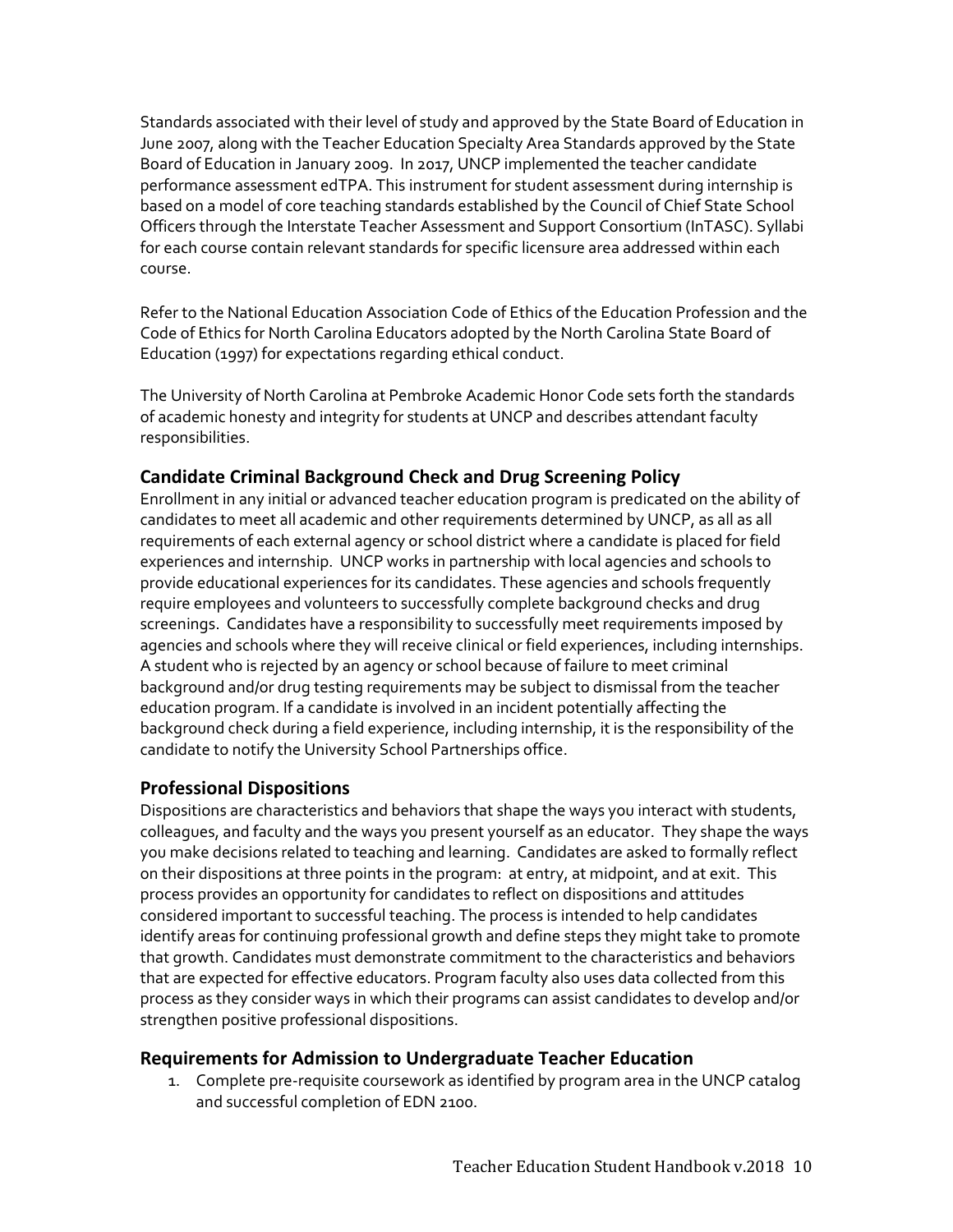- 2. Have not more than 9 semester hours of the General Education requirements remaining.
- 3. Have at least a 2.7 cumulative GPA at UNCP.
- 4. Meet passing scores on the Praxis Core Academic Skills for Educators or approved SAT or ACT exemption scores as determined by the State.
- 5. Purchase a Taskstream account and enroll in the program area drf: Students must purchase a Taskstream account at the point of admission to the program. The UNCP Teacher Education Program uses Taskstream, a commercial electronic portfolio service, to collect work created over the course of your program of study. Applicants for admission should complete the Candidate Professional Dispositions Self Evaluation and the Candidate for Professional Licensure forms in Taskstream.
- 6. All applicants for admission to the Teacher Education Program are interviewed individually by the program coordinator of their licensure area.

#### **Requirements for Admission to Graduate Teacher Education**

- 1. Have a qualifying undergraduate degree or complete any coursework as identified by the program area director. (MAT students)
- 2. Have a NC teaching license in good standing in the program area. (MA and MAED students)
- 3. Applications for all graduate teacher education programs are made to the Graduate School and must meet Graduate School admissions criteria in addition to program specific requirements such as an interview with the program director.
- 4. Applicants should have three academic and/or professional recommendations, including from current principal submitted on their behalf.
- 5. Taskstream account: Students must purchase a Taskstream account at the point of admission to the program. The UNCP Teacher Education Program uses Taskstream, a commercial electronic portfolio service, to collect work created over the course of your program of study.

#### **Undergraduate Program Progression**

#### **Pre-Admission Advising**

Generally, you should apply for admission to the Teacher Education Program during the second semester of your sophomore year or the first semester of your junior year. For more information about application timeframes, speak with your licensure area program coordinator to make sure you apply in a timely manner.

The Teacher Education Committee is the University-wide governing body for all undergraduate and graduate teacher education programs at UNCP. The Teacher Education Committee admits students to the Teacher Education Program on the basis of academic performance and suitability for teaching. Admission to the University is not the same as admission to the Teacher Education Program. Application for admission to the Teacher Education Program is a separate process.Eligibility for admission to the Teacher Education Program is determined by regulations current at the time the individual qualifies for and submits the initial application. Students with disabilities who may require special accommodations should consult the Dean of the School of Education. This section of the handbook provides information about your admission to the Teacher Education Program.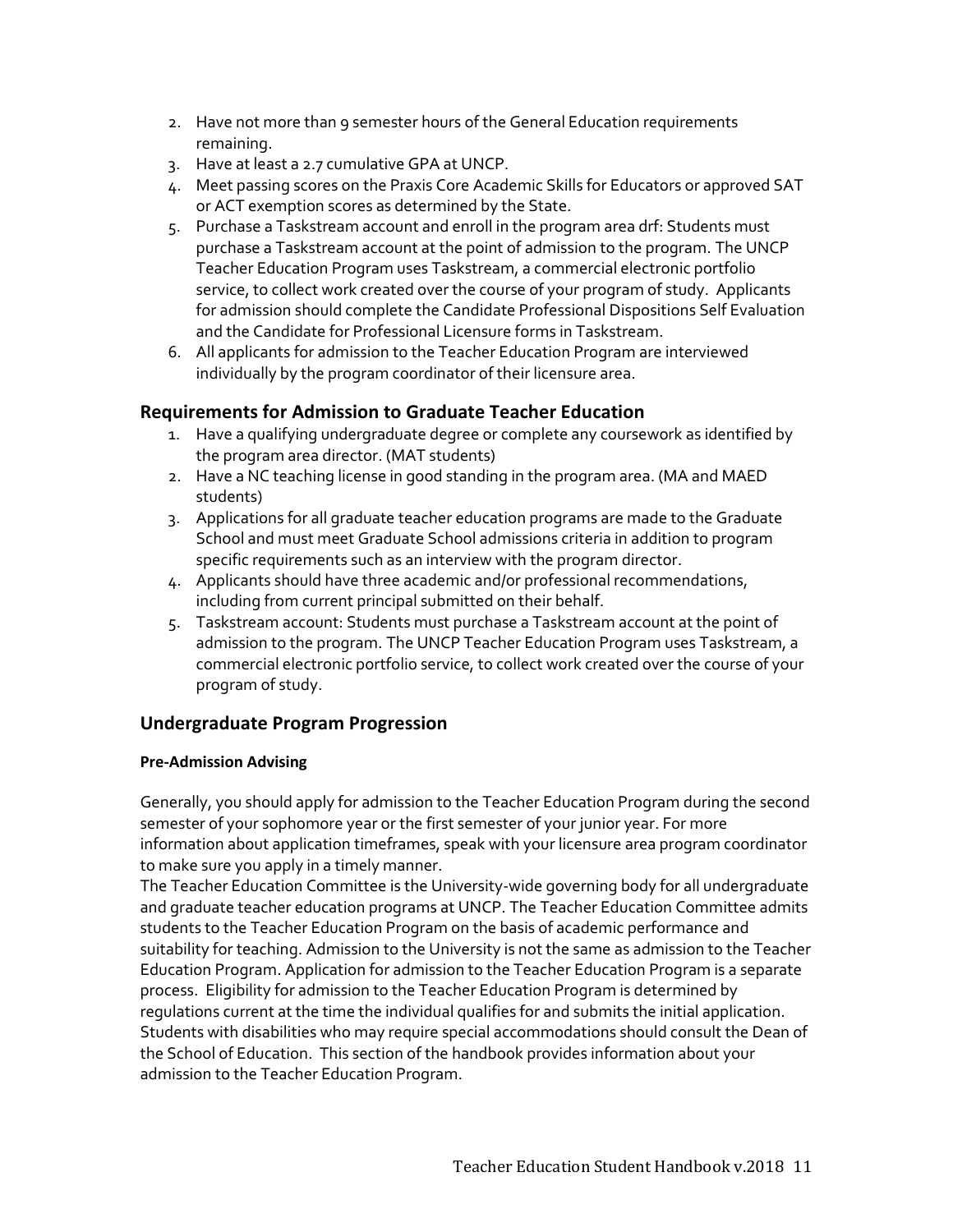At the beginning of the pre-registration period, many departments hold majors meetings to advise students of schedule changes, changes in institutional or external agency requirements, changes in policy, and other important matters affecting program progression and the registration process. It is important that you take advantage of these meetings in order to stay informed and talk with faculty in the program. If you have questions about your department's majors meeting, please consult with your advisor.

#### **Once Admitted**

During the preregistration period each semester, the advisor and the candidate review the grades earned by the candidate in the program. As appropriate, the advisor and/or program coordinator may contact individual candidates to discuss their academic progress and to determine if adjustments to their course load and/or additional assistance may be needed. After you are admitted to the Teacher Education Program, you must continue to make satisfactory progress to continue in the program.

#### **Professional Studies Teacher Education Curriculum Course**

The professional studies component of the Teacher Education Program is designed to provide the teacher candidate, in part, with the theoretical foundations of practice. The component includes study of the historical, social, political, economic, and philosophical foundations of education; human growth and development; diverse, exceptional, and at-risk learners; learning theory and learning environments; literacy; and technology. The development courses and the literacy courses are age-appropriate.

#### **Field Experiences**

A field experience is required in most professional studies and content pedagogy courses. A field experience is an opportunity for the prospective teacher to observe, assist, or practice what is being learned in a given course in a real world setting. The assumption underlying field experience requirements is that making connections between theory and practice will make the theory more meaningful and help the prospective teacher understand how theoretical beliefs inform the decisions teachers make routinely. Additionally, students participate in field experiences in low performing school environments. The field experience requirements are sequenced from observation in the 2000 level courses to assisting and tutoring in the upper division courses. Master teachers allow prospective teachers to assist in performing various aspects of the teacher's work, such as monitoring independent practice, grading papers, tutoring individual students or groups of students, team teaching, helping with class field trips, assisting in a computer lab or the library, monitoring the cafeteria or recreational time, and administering tests. Through early field experience, the prospective teacher begins to understand the professional culture of public schools: codes of professional conduct, policies and procedures defining the public school culture, ways of interacting and communicating with students, ways of establishing and maintaining professional relationships with others in the school (staff, counselors, resource teachers, and so on). In other words, early field experiences help the prospective teacher develop a sense of professional identify, professional affiliation, professional efficacy, and professional integrity. Some early field experiences in the Birth-Kindergarten program may be completed in an approved child care center or agency.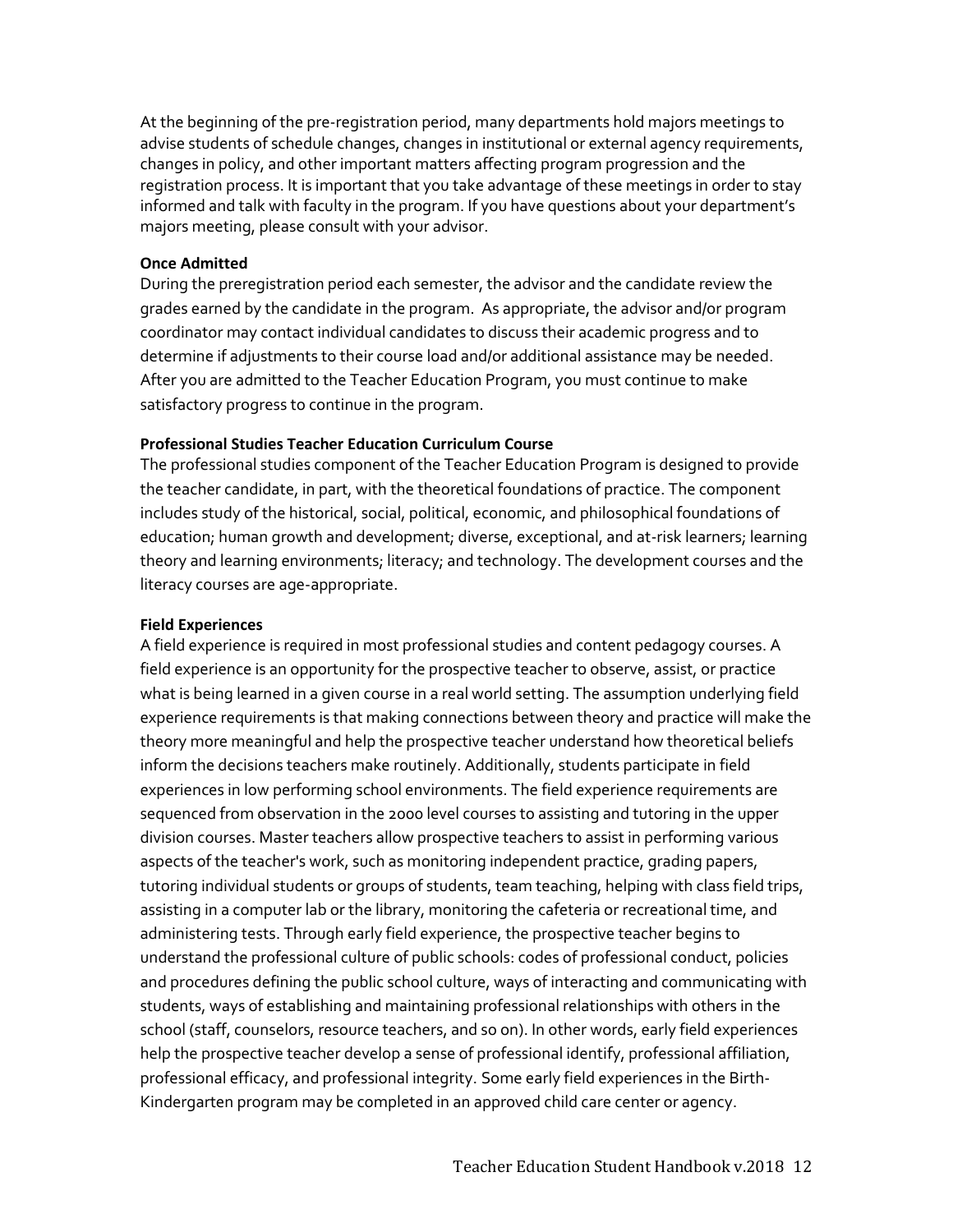#### **Content Pedagogy and Specialty Area Courses**

The content pedagogy component of the Teacher Education Program is designed to help the teacher candidate learn how to teach content to public school students at the age and grade level of the respective licensure area. Pedagogy, or methods, helps the candidate learn the foundations of curriculum, instruction, and evaluation as applied to decision-making during the phases of the teaching cycle—*planning, implementation, and reflection*.

Each teacher education program area has a prescribed sequence of specialty area (major) courses designed to provide teacher candidates with the knowledge, skills, and dispositions needed to achieve subject matter competence in the chosen licensure area. Specialty area requirements are identified in the Teacher Education section of the UNCP Catalog.

#### **Student Teaching Internship (all ITP and MAT Phase I)**

The culminating professional development experience in all teacher education licensure programs is the internship (student teaching) under the direct supervision of a master teacher in a clinical setting. Teacher candidates spend a full semester in their student teaching experience, and to the extent possible observe beginning and endings of academic school years. The senior internship is a synthesis experience wherein all the curricular knowledge, skills, and dispositions acquired in formal course work are applied to practice and assessed within an edTPA portfolio. The internship semester is a critical aspect of the preservice teacher's preparation for transition into full-time teaching. Learning to teach "real" students is challenging, complex, and emotionally demanding. Taking this important step into the real world of public school teaching with the guidance and support of an experienced, master teacher is a privilege, as well as an opportunity. The internship semester is described fully in a separate document entitled, *The UNCP Student Intern Handbook*.

Teacher candidates complete edTPA portfolios during the internship semester. edTPA is a performance-based, subject specific assessment and support system used by more than 600 teacher preparation programs in at least 40 states. It emphasizes, measures, and supports the skills and knowledge that all teachers need from Day 1 in the classroom. Teacher candidates receive detailed information and support during the process. edTPA consists of three tasks completed during the internship semester:

- $\bullet$  Task 1 Planning Plan a learning segment consisting of 3-5 lessons around a central topic. Teacher candidates analyze the lessons and reflect upon the planning process.
- Task 2 Instruction Teach and video record two clips from the lessons from the learning segment. Teacher candidates analyze the lesson and reflect upon the teaching process.
- Task 3 Assessment Analyze student performance related to the learning segment. Teacher candidates design and implement a plan for students, including those with special needs.

#### **Graduation**

Part of the program exit process at the conclusion of the internship semester is your formal evaluation of the Teacher Education Program through exit surveys. The Teacher Education faculty, staff, and administrators need feedback from you about aspects of the program that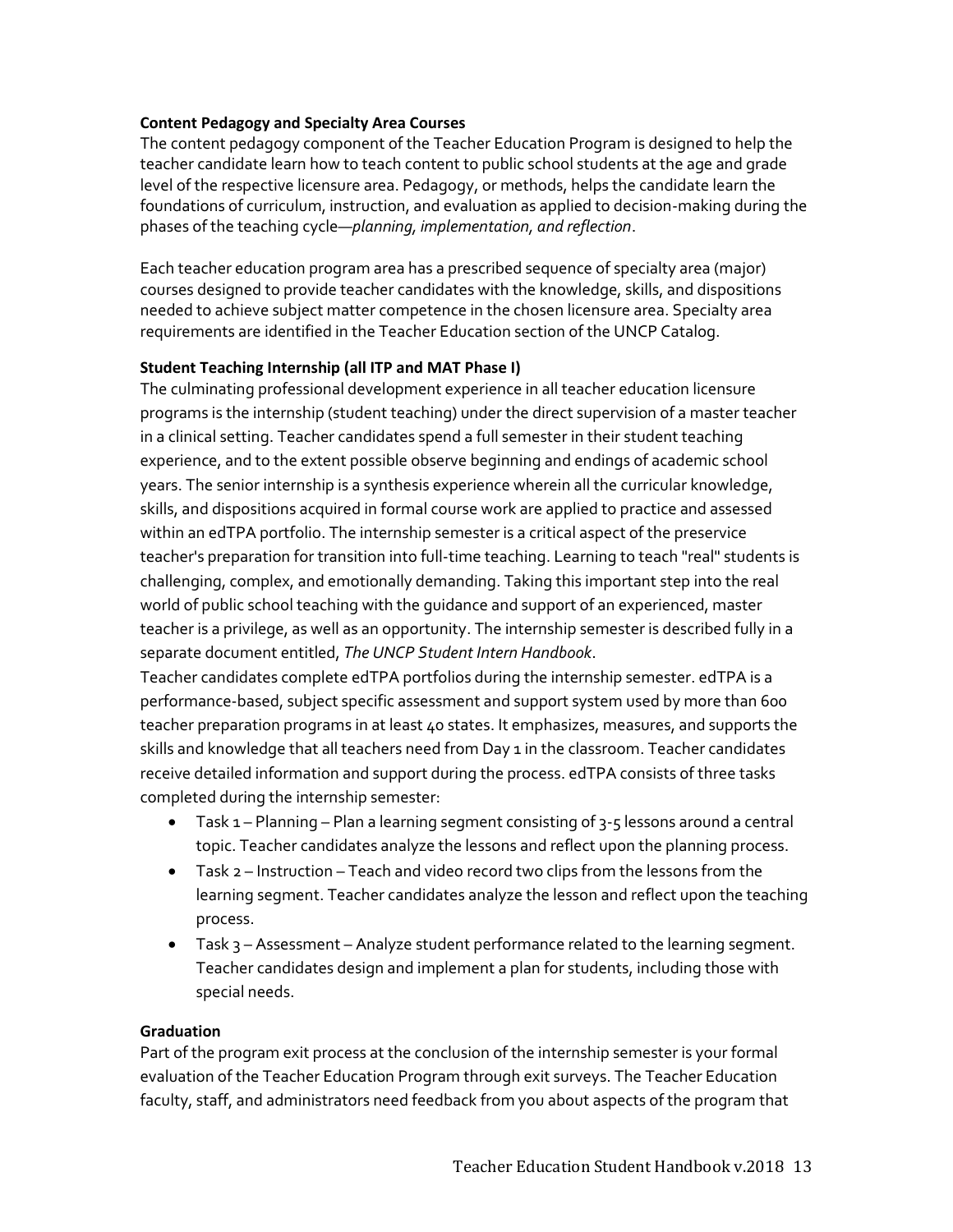need to be improved, as well as the strengths of the program. Your input is summarized, analyzed, and presented to the Teacher Education Committee. The Teacher Education Committee decides what action(s) to take in response to the suggestions you make for improvement. Changes in policy, procedure, and program are routinely made on the basis of suggestions from the teacher candidates who have completed the program.

#### **Applying for licensure**

Licensure applications are completed online through the North Carolina Department of Public Instruction for Standard Professional License I (SP1).

#### **Exams required for licensure**

The NC State Board of Education requires all applicants for a teaching license to pass prescribed licensure tests. Generally, these tests assess the knowledge of specific subjects that educators will teach, as well as general and subject-specific teaching skills and knowledge. All teacher education candidates are encouraged to take the prescribed tests during the senior internship semester. Beginning Fall 2018, all teacher education candidates must provide evidence of registration for at least 1 licensure exam at application to internship, and evidence of completed attempts of all licensure exams prior to graduation.

Per State policy, licensure applicants are required to:

- Within the first three years of employment, pass the SBE approved licensure exam(s) for each initial licensure area in order to convert the initial SP1 to the SP2 [Standard Professional 2] license.
- The NC State Board of Education will require a passing edTPA score for initial licensure beginning XXX. The passing score is to be determined. UNCP requires all initial licensure candidates to successfully complete edTPA during internship.

#### **Licensure Only Candidates**

Individuals who already possess a baccalaureate degree from a regionally accredited college or university may enroll in the Teacher Education Program as licensure-only candidates. Licensure-only candidates who have an overall Quality Point Average (QPA) of 2.7 at the time the degree was awarded may request a Plan of Study (POS) that is developed based upon his/her educational background and intended licensure area. Official transcripts from each institution attended must accompany the request. Based upon review of the transcript(s) by the School of Education Licensure Office and the appropriate program coordinator, a Plan of Study is developed. Upon successful completion of the prescribed POS, the student may apply for licensure recommendation.

In determining requirements for licensure-only candidates, consideration will be given to alternative means of demonstrating the knowledge and competencies for licensure. Licensureonly students are subject to the same Teacher Education Program admission and continuation regulations as degree-seeking students. In order to qualify for Licensure-only programs of study, students must have already earned an undergraduate degree.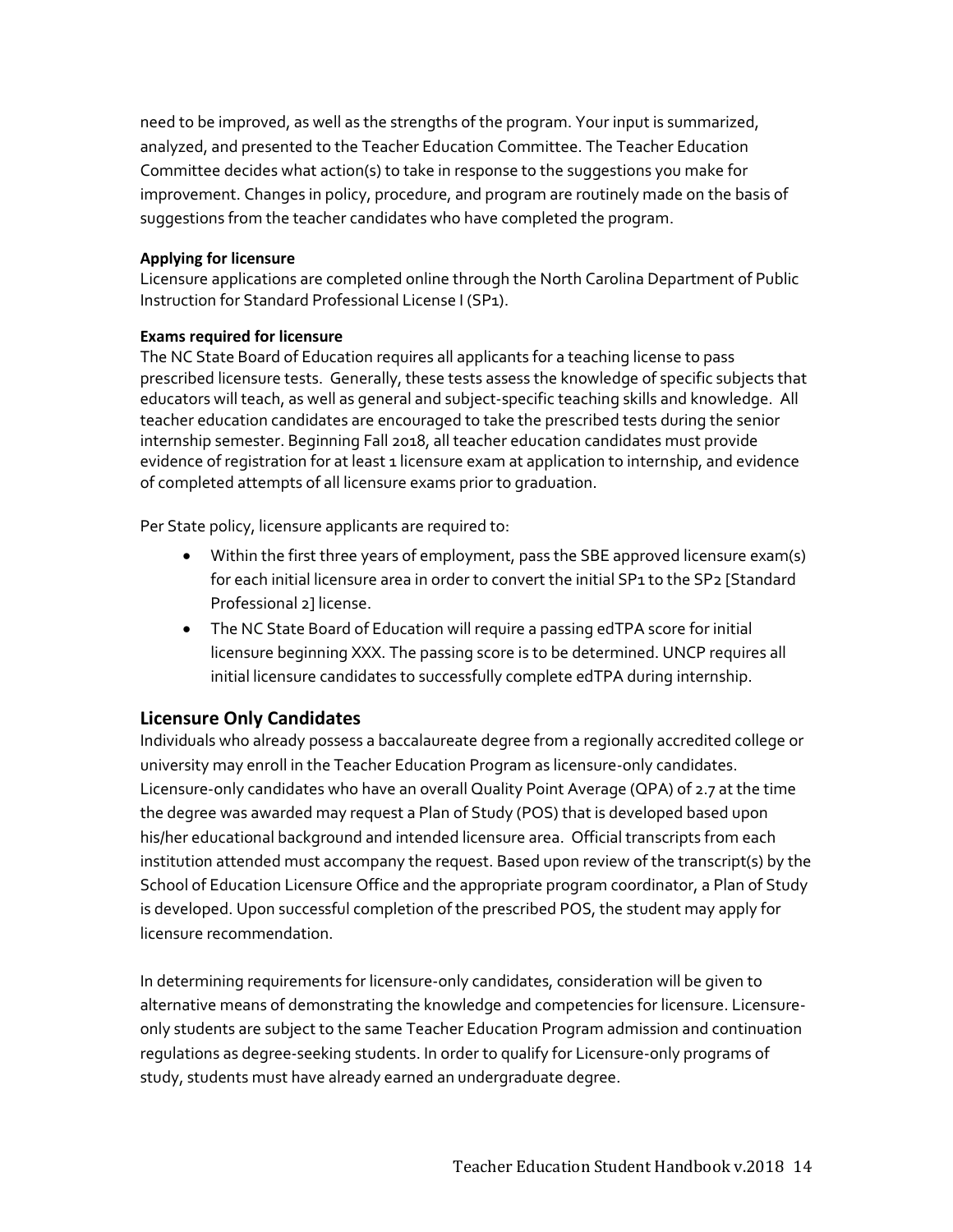All licensure-only students must complete the stated requirements in a given course, including field experience requirements. Modifications may be made, at instructor discretion, for licensure-only and MAT lateral-entry teachers to complete course field experience requirements in their own classrooms; however, such modification may not always be appropriate. It is recommended that students who are employed as teachers participate in field experiences outside of their own classrooms to enhance learning and reflection opportunities. All students recommended for licensure by UNCP are also required to complete edTPA requirements.

#### **Graduate Program Progression**

Students in graduate programs should also refer to the Graduate School Student Handbook for relevant universities policies and procedures.

#### **MAT Program Progression**

The Master of Arts in Teaching (MAT) program is designed as an interdisciplinary degree option within the Teacher Education Program. The MAT is intended for graduates from accredited colleges or universities with an undergraduate major in humanities, sciences, or social sciences who have few, if any, formal courses in education. Upon completion of Phase I requirements and state mandated examinations, candidates will be eligible for a North Carolina Standards Professional I license, and upon successful completion of Phases I and II of the MAT program and state mandated examinations, recipients will be eligible to apply for a North Carolina "M" level license. The MAT program is available only to those individuals who have not earned licensure and who are seeking licensure in the teaching field in which they wish to earn the degree. The program includes courses in teaching pedagogy and professional education as well as concentrated study in a content-specific area, for a total of 36-39 hours (hours vary by concentration).

An internship in an approved public school setting is required, unless a candidate is employed as a lateral entry teacher, applies for an exception, and is approved to waive this requirement with exemption documentation of one successful year of teaching as a lateral entry teacher. Candidates requesting exemption should present the following to the Graduate School: two copies of a signed letter from the candidate's principal on school letterhead, attesting that the candidate has completed a full school year of successful teaching in the licensure area of the candidate's MAT concentration, a copy of the candidate's Summative Evaluation from that year, and a copy of the candidate's Praxis II/Pearson scores for licensure. With the internship, the program will total 39-42 credit hours. Refer also to the previous section of this handbook about undergraduate student teaching internship requirements.

#### **MA/MAED Program Progression**

Candidates in the graduate teacher education programs leading to the MA and MAED degrees are expected to be teacher leaders in their specialty areas, to facilitate the creation of healthy educational environments, to have deep knowledge and skills in their content and curriculum, to use research in making decisions about effective practice for student learning, and to be continuous reflective practitioners who model the values of lifelong learning, critical thinking, problem-solving, and innovation. You will receive a program of study from the program director or advisor in your area during your first semester in the program.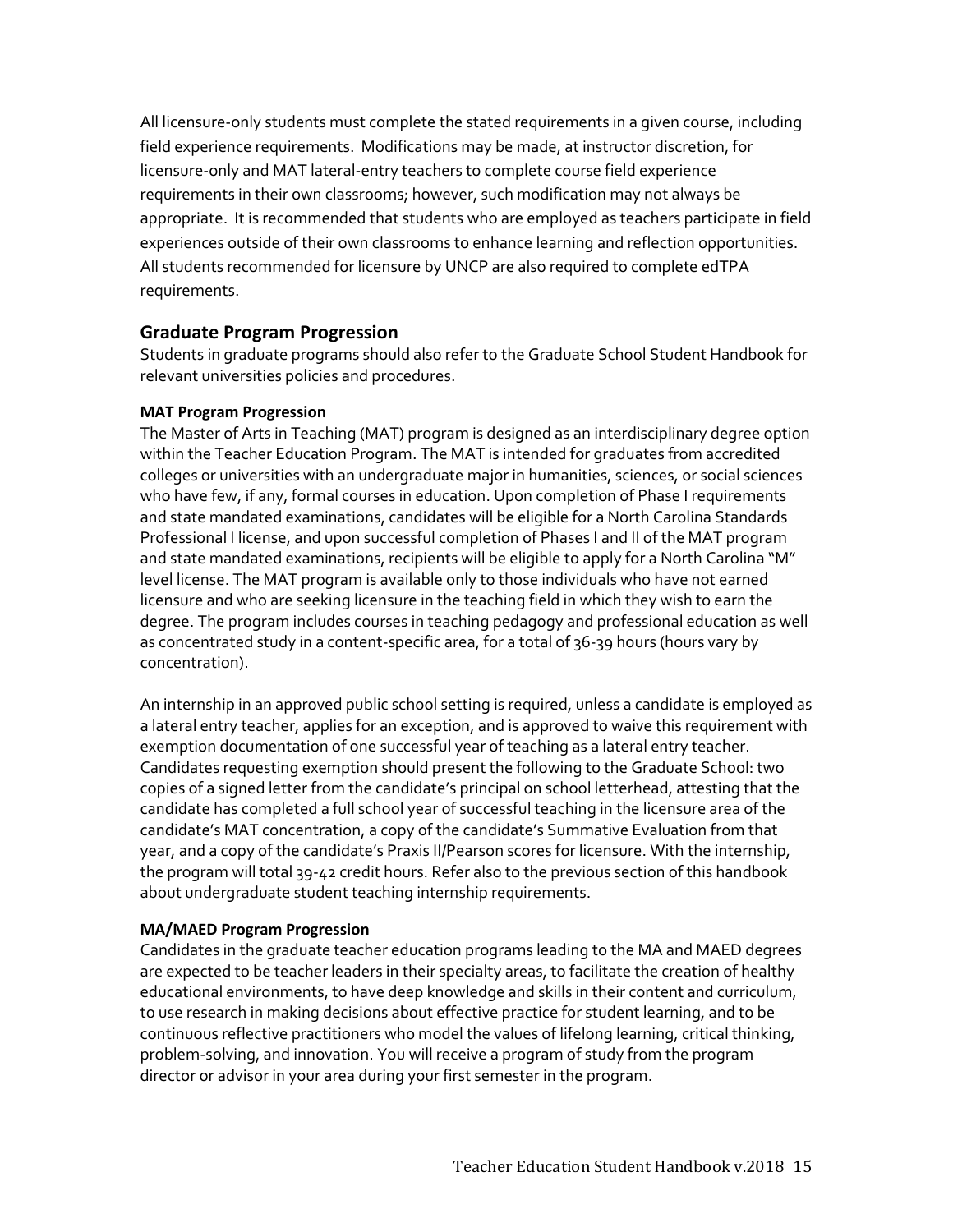#### **Professional Studies Teacher Education Courses**

At the graduate level for MAT students, the professional studies component of the Teacher Education Program is designed to provide the teacher candidate, in part, with the theoretical foundations of practice. The component includes study of the historical, social, political, economic, and philosophical foundations of education; human growth and development; diverse, exceptional, and at-risk learners; learning theory and learning environments; literacy; and technology. The development courses and the literacy courses are age-appropriate. Professional studies teacher education courses may also be recommended for MA/MAED students.

#### **Field Experiences**

A field experience is required in most professional studies and content pedagogy courses. A field experience is an opportunity for the student to observe, assist, or practice what is being learned in a given course in a real world setting with a more experienced professional educator. Additionally, MAT students participate in field experiences in low performing school environments. Field experiences vary from program to program at the graduate level per the discretion of the program director. It is recommended that graduate students who are employed as teachers participate in field experiences outside of their own classrooms to enhance learning and reflection opportunities.

#### **Candidate Assessment**

The UNCP Teacher Education Program faculty and administrators are committed to quality education for all children and youth in southeastern North Carolina. The Teacher Education Program is designed to nurture committed, collaborative, and competent communities of public school professionals who dedicate themselves to the education and welfare of all students. Part of the quality assurance we offer to the public schools that employ UNCP teacher education graduates is that they are knowledgeable, capable and caring. Thus, teacher candidate professional development is monitored closely from the point of program entry to the point of program exit for several reasons: 1) to sustain high standards for academic performance, 2) to design interventions in a teacher candidate's professional development when there is a problem; 3) to provide additional support or assistance when needed,  $4$ ) to provide feedback to the teacher candidate on his or her progress; and, 5) to assure the candidate and the teacher education faculty that the candidate is prepared for success in the next phase of the professional development process and, ultimately, prepared for transition into the induction phase of the professional career.

Our system for monitoring teacher candidate performance employs multiple assessment measures generated from multiple points of view through multiple instruments and strategies at multiple points in your progression through the teacher education program. Teacher candidate progress is monitored continuously by program coordinators and directors, advisors, faculty, and clinical teachers. Action plans are developed for teacher candidates whose performance at any point in the program is not meeting expectations.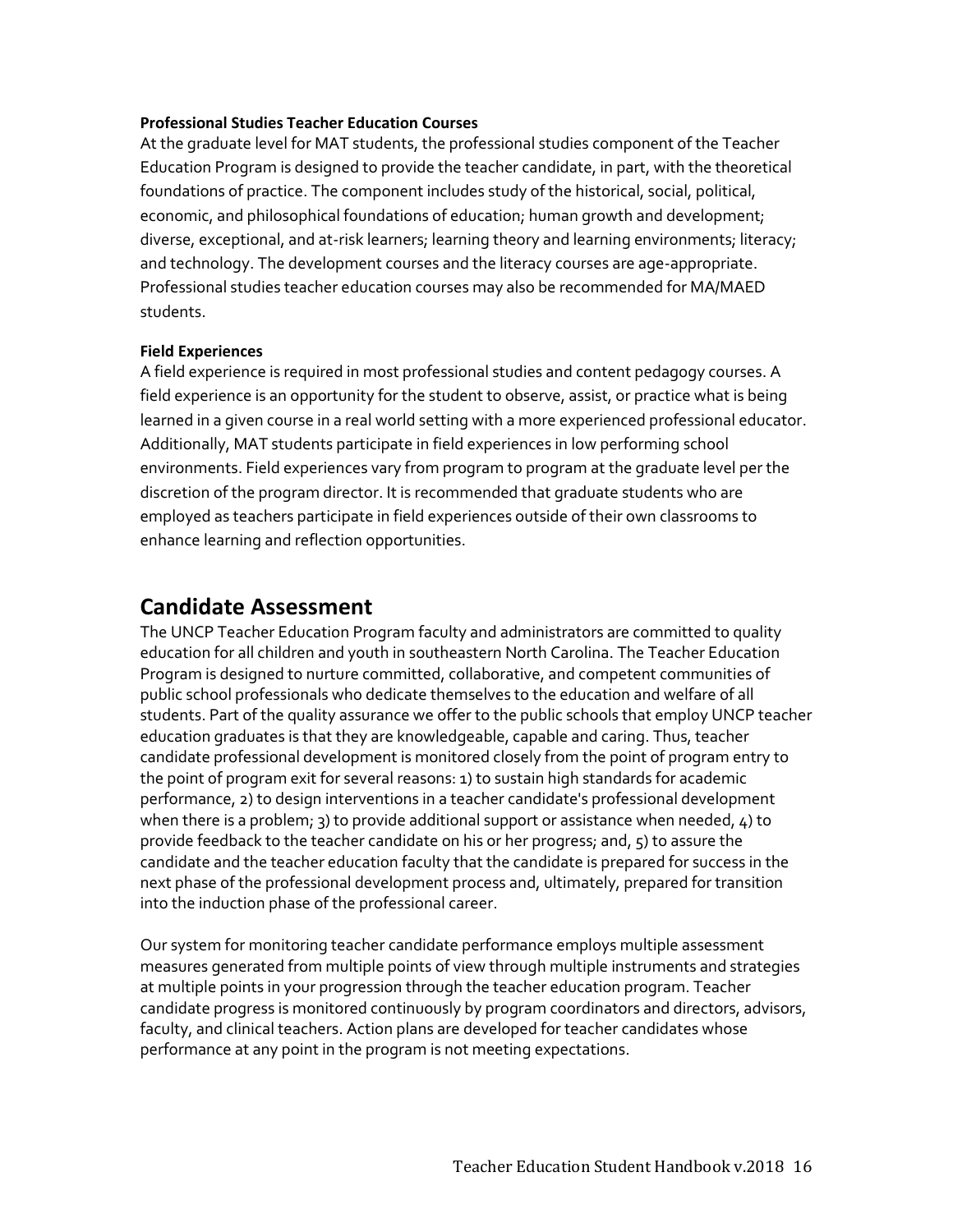#### **Assessment at Key Transition Points by Level**

Candidate progression is monitored at key transition points called checkpoints. Checkpoints vary by level and are described below. The checkpoints occur at the following transition points: program entry, advanced practitioner assignments, field-based requirements, and exit from the program. MAT candidates complete ITP checkpoints during Phase I and ADV checkpoints during Phase II.

| Assessment & Monitoring Process for Teacher Education Undergraduate Students (ITP) |                                                                      |  |
|------------------------------------------------------------------------------------|----------------------------------------------------------------------|--|
| Checkpoint                                                                         | Components                                                           |  |
| Checkpoint 1: Entry to                                                             | Student must:                                                        |  |
| <b>Teacher Education</b>                                                           | -Earn a cumulative 2.7 QPA on all prior coursework.                  |  |
| Program                                                                            | -Earn a C- or better in all coursework required for program (C if    |  |
|                                                                                    | course is repeated)                                                  |  |
|                                                                                    | -Earn a C or better in EDN 2100 (effective Fall 2018: B or better is |  |
|                                                                                    | required)                                                            |  |
|                                                                                    | -Have no more than 9 credit hours of general education               |  |
|                                                                                    | requirements remaining                                               |  |
|                                                                                    | -Complete a candidate disposition self-assessment in                 |  |
|                                                                                    | Taskstream that is reviewed by the program coordinator.              |  |
|                                                                                    | Program coordinator and 1 faculty member also complete               |  |
|                                                                                    | disposition assessments of the student                               |  |
|                                                                                    | -Earn established scores on Praxis Core tests or SAT/ACT tests       |  |
|                                                                                    | -Participate in an admissions interview with the program             |  |
|                                                                                    | coordinator. Following the interview the coordinator completes       |  |
|                                                                                    | the Faculty Summary and moves the application forward to the         |  |
|                                                                                    | Licensure Office or creates a remediation plan for the student.      |  |
| Checkpoint 2: Prior to                                                             | Candidate must:                                                      |  |
| <b>Clinical Practice</b>                                                           | -Complete a professional disposition self-assessment. The            |  |
|                                                                                    | coordinator and 1 faculty member also completes a disposition        |  |
|                                                                                    | assessment.                                                          |  |
|                                                                                    | -Complete the application to internship (effective Fall 2018         |  |
|                                                                                    | includes providing evidence of registration for licensure exams),    |  |
|                                                                                    | and required forms including a resume, that is reviewed by the       |  |
|                                                                                    | Director of USP                                                      |  |
|                                                                                    | -Completion of DARS audit that is reviewed by the Coordinator.       |  |
|                                                                                    | -Complete application for graduation that is reviewed by the         |  |
|                                                                                    | university registrar                                                 |  |
|                                                                                    | -Participate in an internship interview with the program             |  |
|                                                                                    | coordinator. Following the interview the coordinator completes       |  |
|                                                                                    | the Faculty Summary and moves the application forward to the         |  |
|                                                                                    | USP Office or creates a remediation plan for the student.            |  |
| Checkpoint 3: Internship                                                           | Intern must:                                                         |  |
| Midpoint                                                                           | -Attend and evaluate seminar sessions in Taskstream.                 |  |
|                                                                                    | -Complete Exit Surveys 1-3 providing feedback about core EDN         |  |
|                                                                                    | coursework (1), program area coursework (2), and university          |  |

#### **Initial Teaching Licensure Programs (ITP)**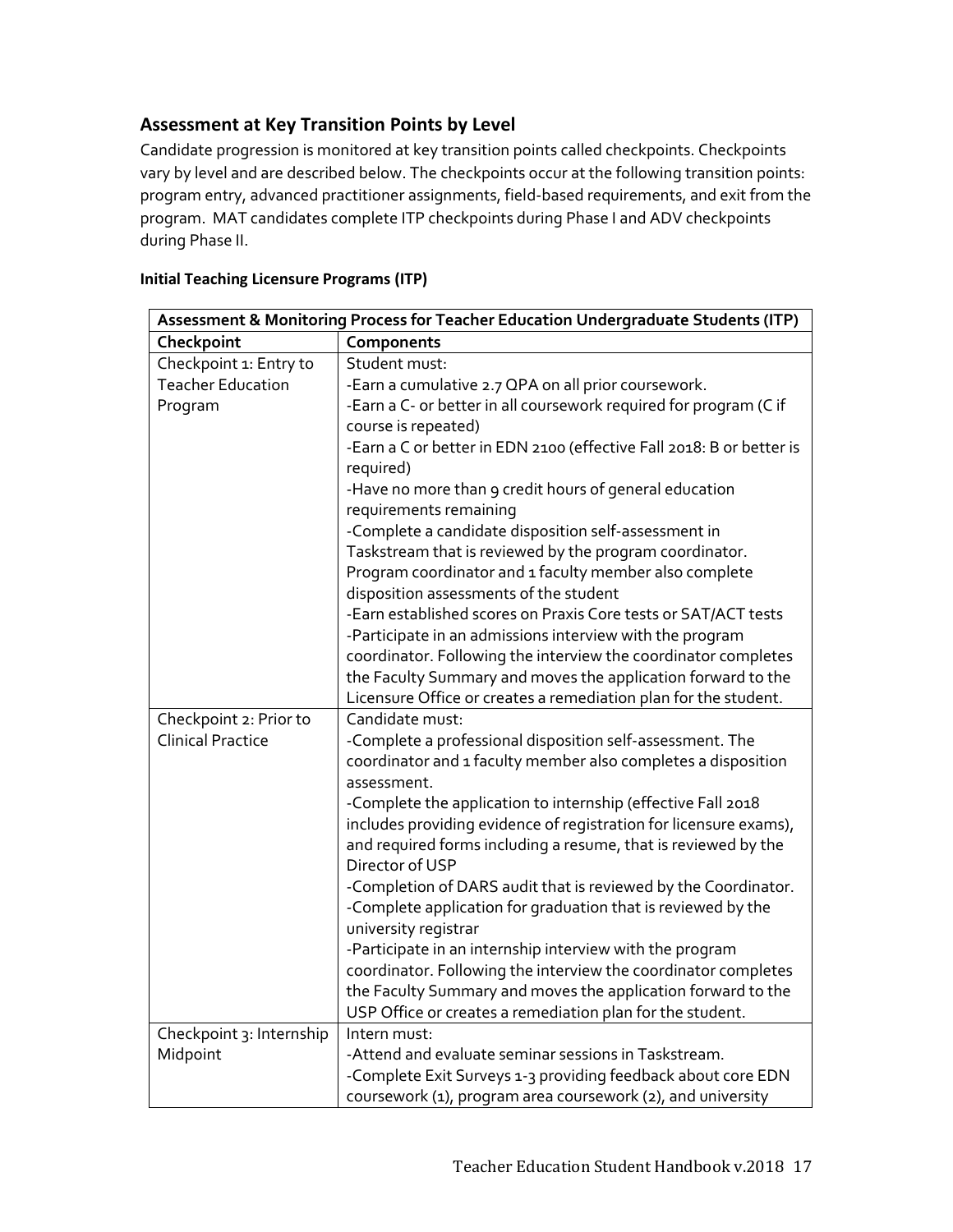|                                     | resources (3).<br>-Discuss the results of at least 2 field based observations with the<br>Clinical Supervisor.<br>-Complete the midpoint form. The Clinical Educator also<br>completes the midpoint form and holds a midpoint conference<br>during which time a consensus rating of the intern is recorded. If<br>needed, an action plan is developed.<br>-The Clinical Educator and the University Supervisor jointly<br>evaluate the intern's disposition and intern must meet<br>expectations.<br>-Participate in preparation of edTPA portfolio.                                                                                                                                                                                                                                                                                   |
|-------------------------------------|----------------------------------------------------------------------------------------------------------------------------------------------------------------------------------------------------------------------------------------------------------------------------------------------------------------------------------------------------------------------------------------------------------------------------------------------------------------------------------------------------------------------------------------------------------------------------------------------------------------------------------------------------------------------------------------------------------------------------------------------------------------------------------------------------------------------------------------|
| Checkpoint 4: Program<br>Completion | Intern must:<br>-Attend and evaluate seminar sessions in Taskstream.<br>-Discuss the results of at least 2 field based observations with the<br>Clinical Supervisor.<br>-Participate in an Exit Conference with the University Supervisor<br>during which time a consensus rating of the intern is recorded. If<br>needed, an action plan is developed.<br>-Complete the Certification of Teaching Capacity form, obtain<br>required signatures, and perform adequately on the CTC Final<br>Form.<br>-Complete edTPA portfolio successfully.<br>-Complete all electronic evidences satisfactorily in e-portfolio<br>-Complete Exit survey 4 in Qualtrics.<br>-Participate in survey evaluations of internship experience and<br>supervisors.<br>-Effective Fall 2018 includes providing evidence of attempting all<br>licensure exams. |
| Follow-up: Post-                    | -After graduation, complete alumni surveys.                                                                                                                                                                                                                                                                                                                                                                                                                                                                                                                                                                                                                                                                                                                                                                                            |
| completion                          | -Complete licensure tests as required by the State Board of<br>Education that were not previously completed successfully.                                                                                                                                                                                                                                                                                                                                                                                                                                                                                                                                                                                                                                                                                                              |

Similarly to the undergraduate candidate assessment system outlined above, the graduate assessment system utilizes a series of checkpoints to evaluate the progress of all graduate level (ADV) candidates through the Teacher Education Program. These checkpoints are focused on program entry, advanced practitioner assignments, field-based requirements, and exit from the program. MAT candidates are recommended for initial and advanced levels of licensure, therefore MAT candidates complete all undergraduate assessment transition check points listed above (ITP, Phase I), as well as all graduate assessment transition check points listed below (ADV, Phase II).

#### **Advanced Teaching Licensure Programs (ADV)**

| Assessment & Monitoring Process for Teacher Education Graduate Students (ADV: MAT |                                                              |  |
|-----------------------------------------------------------------------------------|--------------------------------------------------------------|--|
| Phase II, MA, MAED students; does not apply to MSA or PSC MAED students)          |                                                              |  |
| Checkpoint                                                                        | Components                                                   |  |
| Checkpoint 1: Entry to                                                            | Applicant must:                                              |  |
| <b>Teacher Education</b>                                                          | -Meet GPA requirements as established by the Graduate School |  |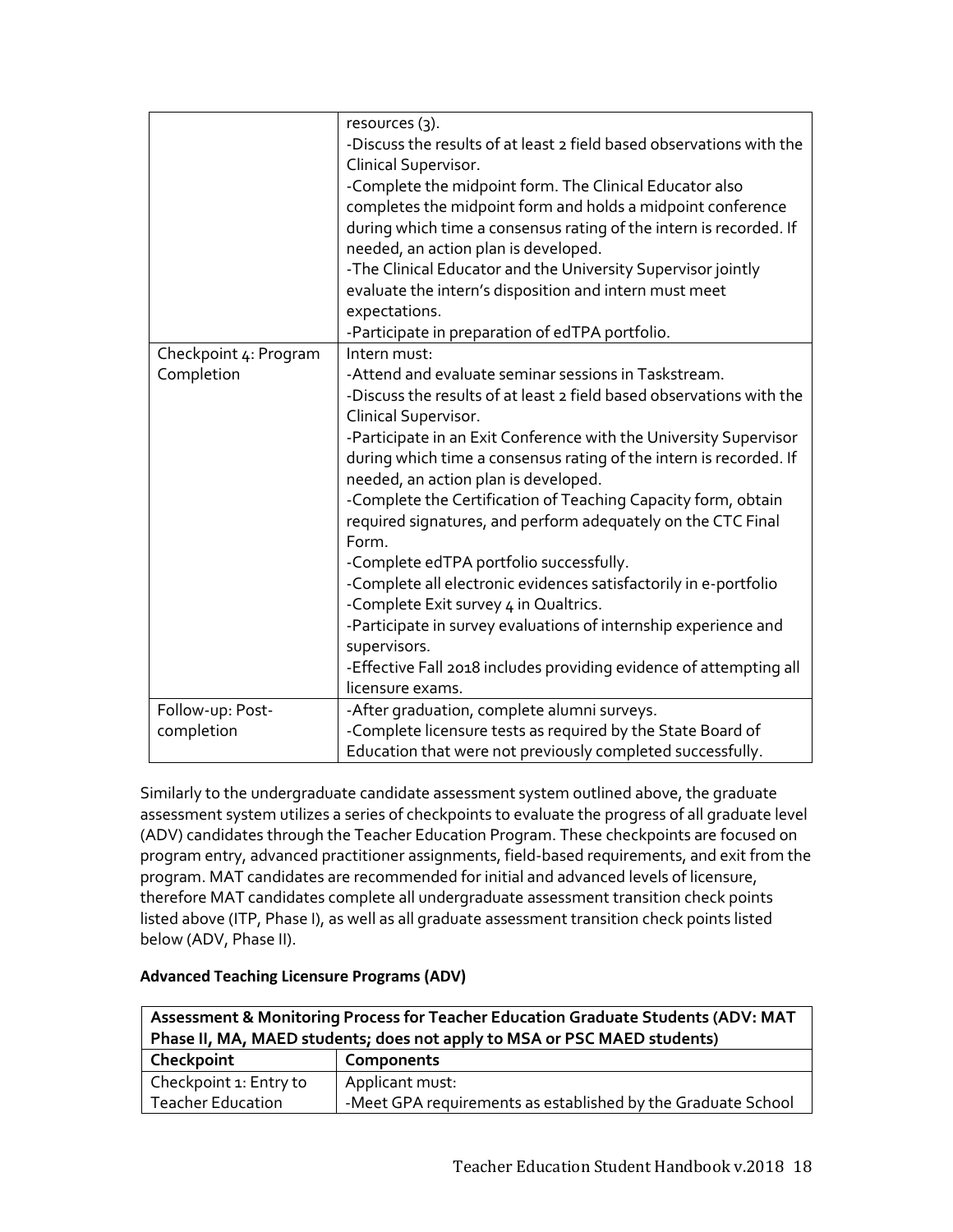| Program                             | and Program Directors, a minimum of cumulative 2.7 GPA in<br>undergraduate degree program.<br>-Complete additional program-level assessments, including<br>disposition assessment, such as interviews, writing samples,<br>letters of recommendation, and GRE or MAT scores<br>-Submit valid teaching license in good standing with application<br>to Graduate school.            |
|-------------------------------------|-----------------------------------------------------------------------------------------------------------------------------------------------------------------------------------------------------------------------------------------------------------------------------------------------------------------------------------------------------------------------------------|
| Checkpoint 2: Midpoint              | Candidate must:<br>-Complete a professional disposition self-assessment.<br>-Complete a midpoint conference with program advisor/director<br>and demonstrate adequate progress towards signature<br>assignments aligned with ADV rubrics.<br>-Apply for graduation and obtain program director signature<br>verifying adequate progress towards completion of key<br>assessments. |
| Checkpoint 3: Program<br>Completion | Candidate must:<br>-Complete remaining key assessments and signature<br>assignments including the Research Project and Leadership<br>Project/Proposal<br>-Complete a final Disposition Self-Assessment. The Program<br>Director also completes a disposition assessment of the<br>candidate<br>-Participate in Exit Conference and complete 3 Exit Surveys                        |
| Follow-up: Post-<br>completion      | -After graduation, complete alumni surveys.                                                                                                                                                                                                                                                                                                                                       |

## **Additional Procedures and Requirements**

Students should note the additional procedures and requirements below, as well as consult the supplemental documents identified at the beginning of this handbook.

#### **Transfer Credit for Professional Education Courses**

Upon the review and approval from the School of Education, up to nine (9) hours transfer credit may be granted for education courses. For each course for which transfer credit is sought, the student must furnish an official transcript from the institution at which the course was taken. Transfer credit will be accepted only from two- and four-year colleges and universities with teacher education programs approved by at least one ofthe following: (1) North Carolina State Board of Education; (2) National Council for the Accreditation of Teacher Education (NCATE); (3) Teacher Education Accreditation Council (TEAC); (4) Council for the Accreditation of Educator Preparation (CAEP); or (5) appropriate regional accrediting agencies, such as the Southern Association of Colleges and Schools.

#### **Residency Requirements for ITP Teacher Education Programs**

Undergraduate students enrolled in one ofthe licensure programs in teacher education at UNCP will complete a minimum of 30 semester hours (two semesters) of coursework at the University prior to enrollment in the Professional Semester.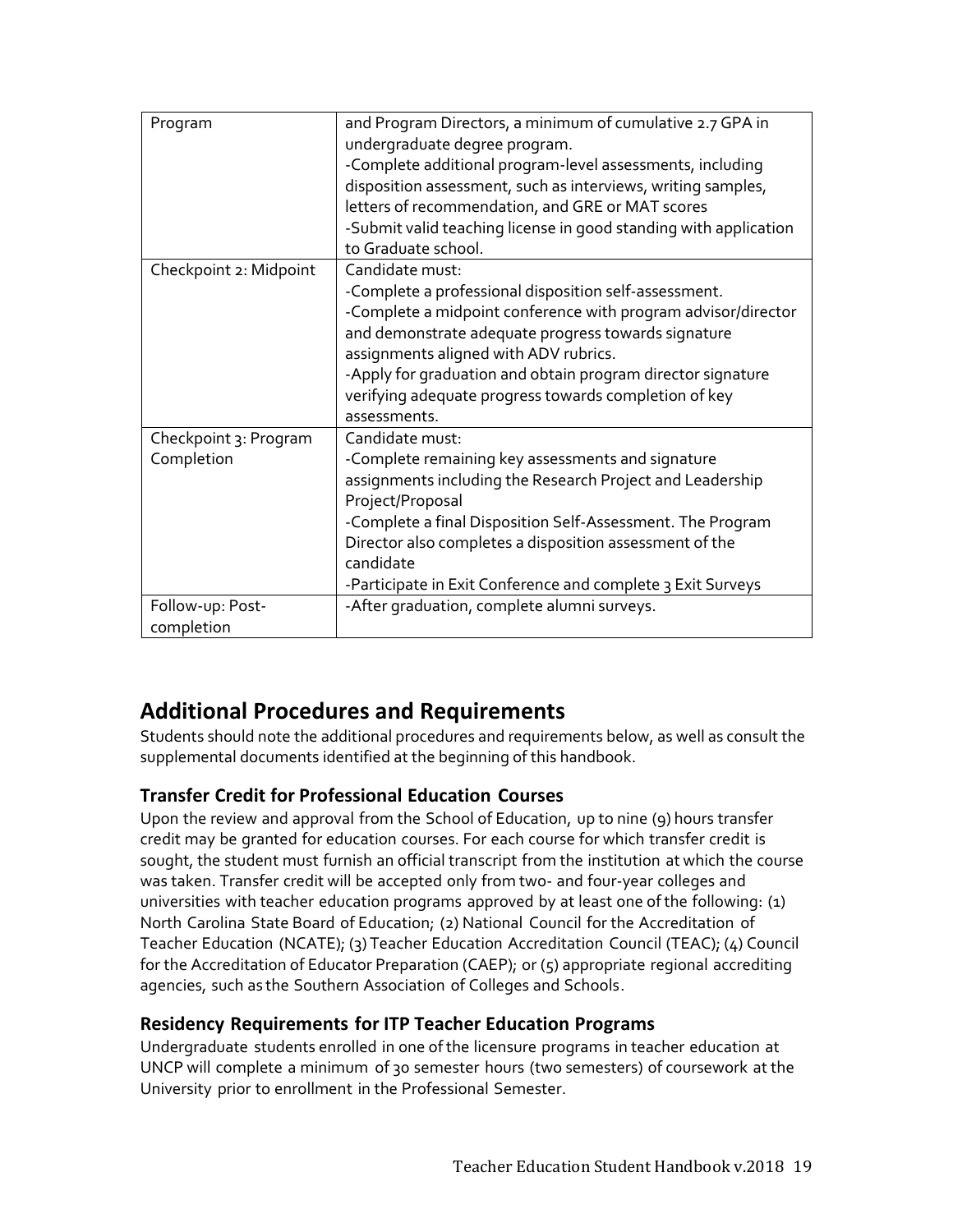#### **Time Limit Policy for ITP Teacher Education Programs**

Students will have five years from the date of completing course work toward licensure to be recommended by UNCP for initial licensure. After five years have lapsed, a student's program of study will be reviewed and additional course work may be required before a recommendation will be made for initial licensure.

#### **Students with Disabilities**

Students with disabilities who may require special accommodations should first consult the Accessibility Resource Center (ARC) (910-521-6695) and then the Dean of the School of Education.

#### **Remediation and Related Procedures**

It is the intent of the Teacher Education Program at UNCP that every teacher candidate is given the opportunity to remediate behaviors or dispositions that do not align with those of effective educators and appropriate teaching standards. Remediation plans may be developed to help students improve their ability to qualify for admission. After you are admitted to the Teacher Education Program, you must continue to make satisfactory progress to continue in the program. When remediation is deemed necessary to address area(s) of concern, a 2-3 member committee consisting of the program coordinator and 1-2 faculty members must convene with the student to develop a remediation plan and appropriate course of action. Remember, this remediation plan can be implemented at any point in a candidate's progression. It should be used when the faculty members involved notice a potential problem. Faculty does not have to wait until an official checkpoint to begin remediation.

The faculty, staff, and administration of the Teacher Education Program want you to do well, but from time to time, concerns related to a candidate's performance can arise. These concerns may be due to a low grade in a required course, a poor review in a field placement, low ratings on a disposition assessment, or when a professor recognizes a serious concern. In such cases, intervention/remediation may be required. It is the intent of the Teacher Education Program that every teacher candidate is given the opportunity to remediate behaviors or dispositions that do not align with those of effective educators and appropriate teaching standards.

#### **Due Process**

Any student whose entrance to, continuation in, or exit from the Teacher Education Program is denied based on policies established by the Teacher Education Committee (TEC) has the right to appeal the denial. The Dean of the School of Education, or designee, will notify the student of the denial and the policy upon which it is based. Within ten (10) working days of receipt of the denial, the student wishing to appeal should submit a written request for appeal to the Dean of the School of Education. The request should contain the reason(s) the student believes the denial should be reversed. If a request for appeal is not received within ten (10) working days, it will not be considered. Once the appeal is received, it will be forwarded to the chair of the Teacher Education Committee Hearing Appeals Board. The chair will schedule a meeting of the Hearing Appeals Board and notify the student of the date, time, and location of the meeting. The student will be provided the opportunity to appear before the Hearing Appeals Board to present his/her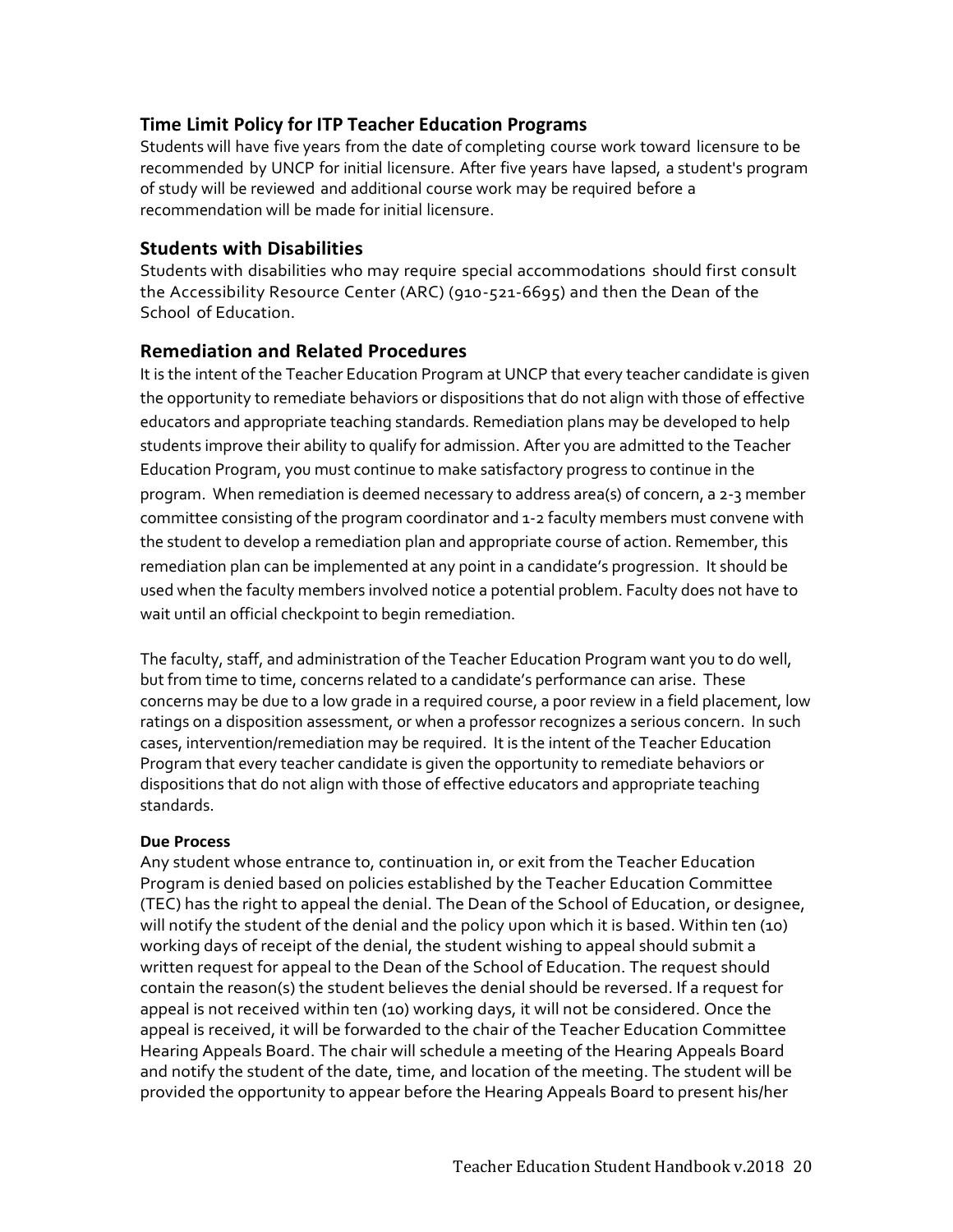appeal. The chair of the Hearing Appeals Board will inform the Dean of the School of Education of the Board's decisions. The Dean of the School of Education, or designee, will notify the student of the decision. If the student is not satisfied with the decision of the Hearing Appeals Boards, he/she may present his/her appeal to the TEC at its next regularly scheduled meeting. To appear before the TEC, the student must provide the Dean of the School of Education with a written request to do so within ten (10) working days of receipt of the decision of the Hearing Appeals Board. The decision of TEC will be final. Graduate students may choose to file an appeal with the Graduate Appeals Committee (GAC), the "due process" body for all graduate students as designated by the Graduate Council. Appeals may be made for the following: extension of time to degree, credit reinstatement and/or transfer credit after the deadline, grade appeal, and to apply for readmission after dismissal.

The Graduate Appeals Committee meets in February, June, and October. Any appeal submitted by the deadline will be considered at the next meeting of the GAC. The student will be advised of the date, time, and location of the meeting, and provided the opportunity to appear before the GAC if he/she desires to do so. The GAC is not bound by precedent; rather, it is required to consider every appeal on the basis of the individual merit of that particular case. The decision of the GAC is final.

#### **Student Complaints**

Students complaints related to the Teacher Education Program follow the procedure adopted by UNCP for addressing student complaints. The UNCP Student Complaint Process is printed below. Graduate students should consult The Graduate School's student handbook for additional policies specific to graduate students.

#### *UNCP Student Complaint Process*

Recorded complaints must be student-initiated and received from currently-enrolled students. Complaints should in written form (paper or electronic), but complaints that are conveyed verbally can be accepted if the student prefers not to provide a written form. Complaints regarding curriculum, class scheduling, teaching, registration, and faculty are among the complaints that should be recorded. Additionally, specific complaint procedures exist in the areas listed below. These complaints should be recorded according to the policies associated with these areas.

- Academic Honor Code
- Code of Conduct
- **•** Student Grievance Policy
- Policy Prohibiting Illegal Harassment and Discrimination
- **•** Student Grievance Policy for Students with Disabilities
- **•** Sexual Harassment Policy
- **•** Sexual Assault Policy
- **Inspection and Release of Student Records**
- Undergraduate Grade Appeals Process
- **•** Suspension Appeals
- Residency Appeals
- Financial Aid Appeals

The student may also utilize the UNC Pembroke Student Grievance Policy. The objective of this